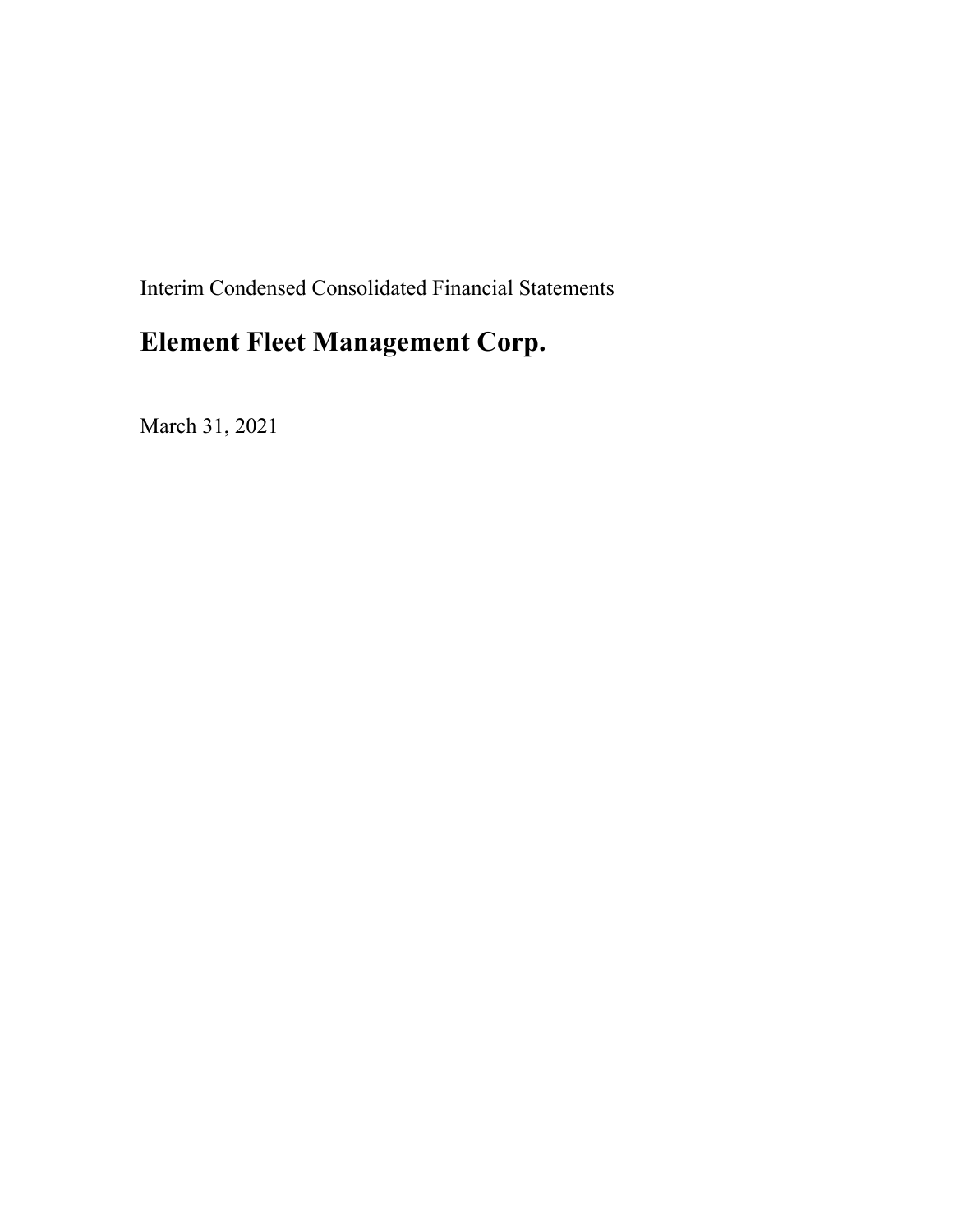### **INTERIM CONDENSED CONSOLIDATED STATEMENTS OF FINANCIAL POSITION**

(unaudited, in thousands of Canadian dollars)

|                                                     | As at             | As at                |
|-----------------------------------------------------|-------------------|----------------------|
|                                                     | March 31,<br>2021 | December 31,<br>2020 |
|                                                     | \$                | \$                   |
| <b>ASSETS</b>                                       |                   |                      |
| Cash                                                | 40,537            | 8,789                |
| Restricted funds (note 6)                           | 475,982           | 388,978              |
| Finance receivables (note 3 and 16)                 | 8,560,958         | 9,561,622            |
| Equipment under operating leases (note 4)           | 2,129,823         | 2,157,227            |
| Accounts receivable and other assets                | 220,874           | 226,952              |
| Derivative financial instruments (note 16)          | 41,951            | 53,629               |
| Property, equipment and leasehold improvements, net | 105,985           | 112,352              |
| Intangible assets, net                              | 812,392           | 814,378              |
| Deferred tax assets                                 | 433,633           | 444,120              |
| Goodwill                                            | 1,211,572         | 1,223,341            |
|                                                     | 14,033,707        | 14,991,388           |
| <b>LIABILITIES AND SHAREHOLDERS' EQUITY</b>         |                   |                      |
| <b>Liabilities</b>                                  |                   |                      |
| Accounts payable and accrued liabilities            | 972,148           | 1,062,610            |
| Derivative financial instruments (note 16)          | 50,376            | 68,282               |
| Borrowings (note 6)                                 | 9,104,052         | 9,864,336            |
| Convertible debentures (note 7 and 16)              | 155,440           | 154,267              |
| Deferred tax liabilities                            | 61,706            | 57,776               |
|                                                     | 10,343,722        | 11,207,271           |
| Shareholders' equity (note 8)                       | 3,689,985         | 3,784,117            |
|                                                     | 14,033,707        | 14,991,388           |
|                                                     |                   |                      |

*See accompanying notes*

On behalf of the Board:

Dimo  $\nu$ 

↬

Director Director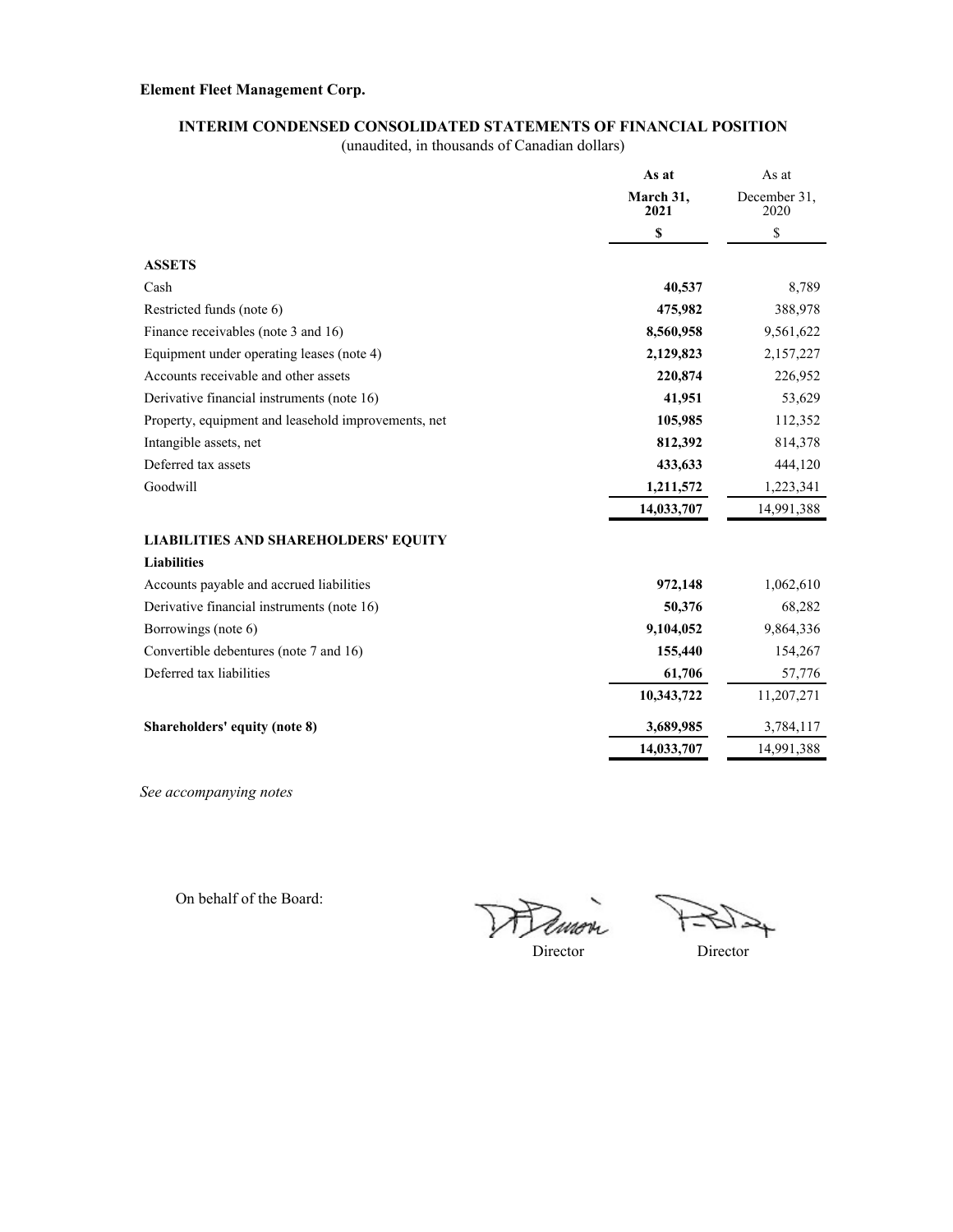### **INTERIM CONDENSED CONSOLIDATED STATEMENTS OF OPERATIONS**

(unaudited, in thousands of Canadian dollars, except for per share amounts)

|                                                           | Three-month<br>period ended | Three-month<br>period ended |
|-----------------------------------------------------------|-----------------------------|-----------------------------|
|                                                           | March 31, 2021              | March 31, 2020              |
|                                                           | \$                          | \$                          |
| <b>NET REVENUE</b>                                        |                             |                             |
| Interest income, net (note 10)                            | 104,111                     | 140,682                     |
| Rental revenue and other (note 10)                        | 172,995                     | 174,455                     |
| Depreciation of equipment under operating leases (note 4) | (111,892)                   | (114, 820)                  |
|                                                           | 165,214                     | 200,317                     |
| Interest expense                                          | 54,194                      | 105,012                     |
| Net financing revenue                                     | 111,020                     | 95,305                      |
| Fleet service revenue (note 10)                           | 125,814                     | 136,321                     |
| Direct costs of fixed rate service contracts (note 10)    | (11, 325)                   | (10, 474)                   |
| Servicing income, net                                     | 114,489                     | 125,847                     |
| Syndication revenue, net (note 10)                        | 23,089                      | 26,087                      |
| Net revenue                                               | 248,598                     | 247,239                     |
| <b>OPERATING EXPENSES</b>                                 |                             |                             |
| Salaries, wages and benefits                              | 73,625                      | 75,470                      |
| General and administrative expenses                       | 27,146                      | 31,791                      |
| Depreciation and amortization (note 15)                   | 10,526                      | 10,656                      |
| Amortization of convertible debenture discount (note 7)   | 872                         | 2,555                       |
| Share-based compensation (note 9)                         | 5,240                       | 5,437                       |
|                                                           | 117,409                     | 125,909                     |
| <b>OTHER EXPENSES</b>                                     |                             |                             |
| Amortization of intangible assets from acquisitions       | 8,906                       | 10,223                      |
| Restructuring and transformation costs (note 17)          |                             | 14,995                      |
| (Gain) loss on investments                                | (2, 801)                    | 57                          |
| Income before income taxes from operations                | 125,084                     | 96,055                      |
| Provision for income taxes                                | 29,555                      | 16,697                      |
| Net income for the period                                 | 95,529                      | 79,358                      |
| Basic earnings per share (note 12)                        | 0.20<br>$\mathbf{s}$        | \$<br>0.16                  |
| Diluted earnings per share (note 12)                      | 0.20<br>\$                  | $\$$<br>0.16                |

*See accompanying notes*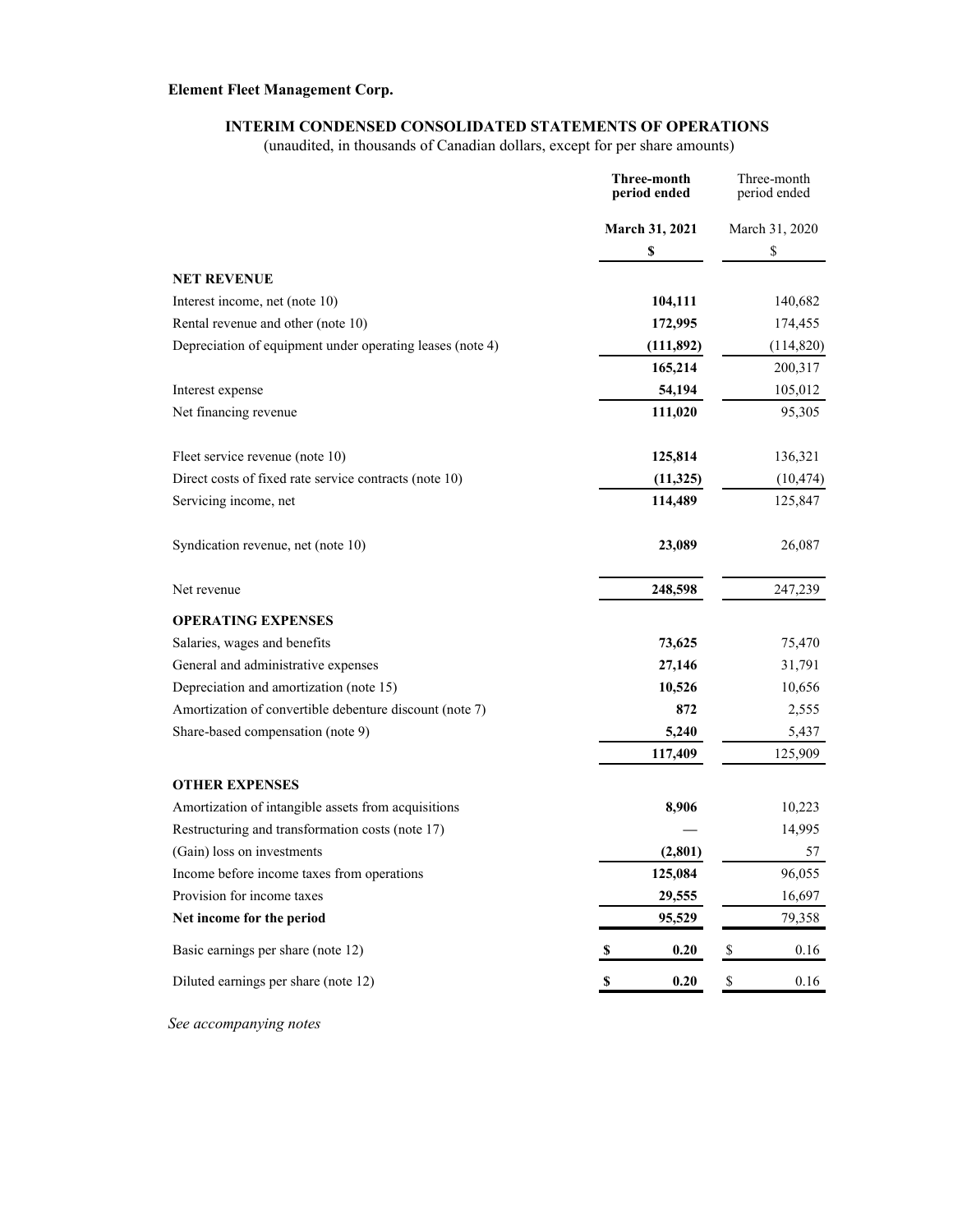### **INTERIM CONDENSED CONSOLIDATED STATEMENTS OF COMPREHENSIVE INCOME**

(unaudited, in thousands of Canadian dollars)

|                                                                | Three-month<br>period ended | Three-month<br>period ended |  |
|----------------------------------------------------------------|-----------------------------|-----------------------------|--|
|                                                                | <b>March 31, 2021</b>       | March 31, 2020              |  |
|                                                                | \$                          | \$                          |  |
| Net income for the period                                      | 95,529                      | 79,358                      |  |
| <b>OTHER COMPREHENSIVE LOSS</b>                                |                             |                             |  |
| Items that may be reclassified subsequently to profit or loss: |                             |                             |  |
| Cash flow and foreign exchange hedges gain (loss)              | 9,498                       | (42, 467)                   |  |
| Net unrealized foreign exchange (loss) gain                    | (76, 595)                   | 107,512                     |  |
|                                                                | (67,097)                    | 65,045                      |  |
| Provision for (recovery of) income taxes                       | 2,510                       | (11,265)                    |  |
| Total other comprehensive (loss) income                        | (69, 607)                   | 76,310                      |  |
| Comprehensive income for the period                            | 25,922                      | 155,668                     |  |

*See accompanying notes*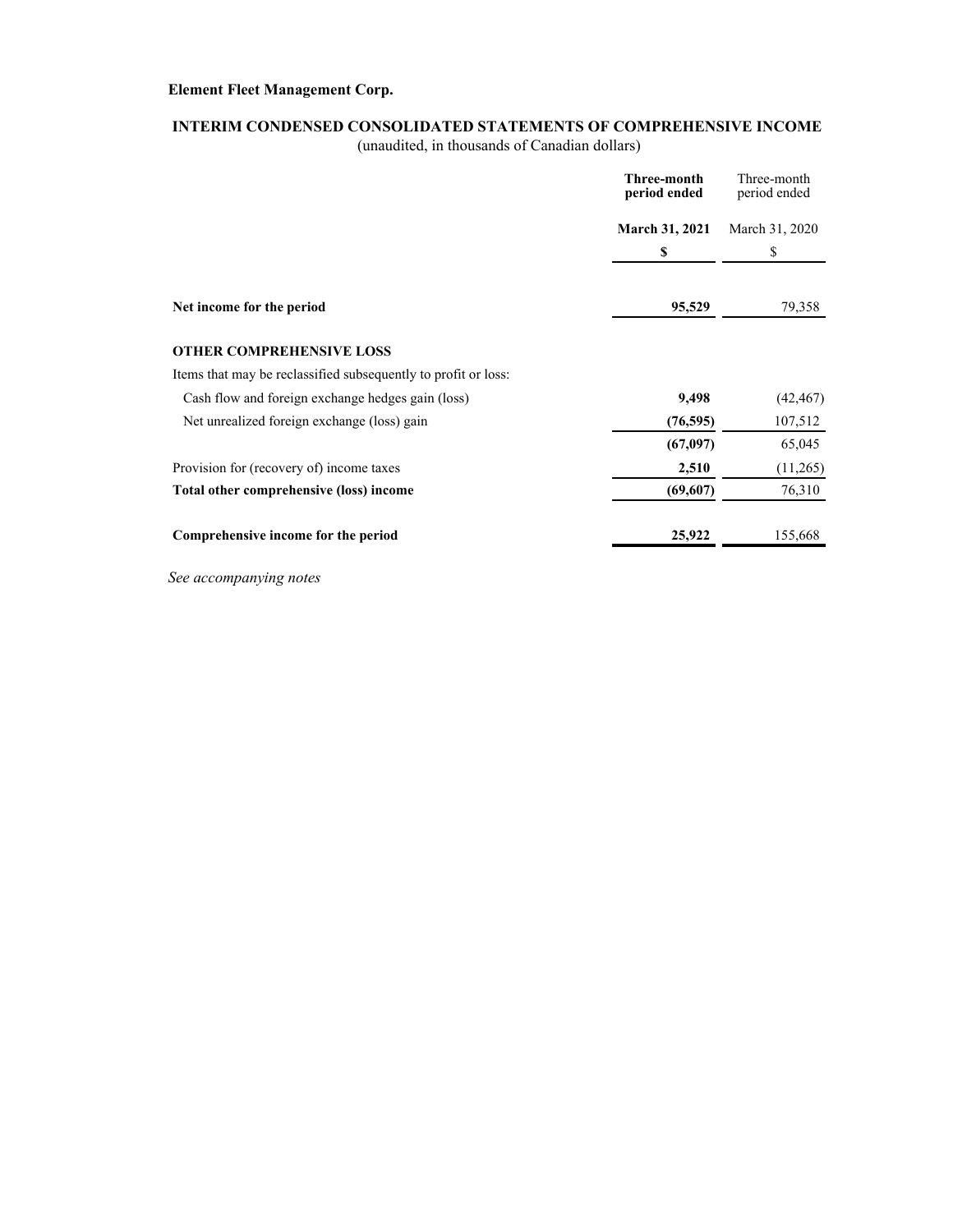### **INTERIM CONDENSED CONSOLIDATED STATEMENTS OF CHANGES IN SHAREHOLDERS' EQUITY**

(unaudited, in thousands of Canadian dollars)

|                                                       | <b>Common share</b><br>capital | <b>Preferred share</b><br>capital | <b>Equity component</b><br>of convertible<br>debentures | Contributed<br>surplus (deficit) | <b>Retained earnings</b><br>(deficit) | <b>Accumulated other</b><br>comprehensive<br>income (loss) | <b>Total shareholders'</b><br>equity |
|-------------------------------------------------------|--------------------------------|-----------------------------------|---------------------------------------------------------|----------------------------------|---------------------------------------|------------------------------------------------------------|--------------------------------------|
|                                                       |                                |                                   |                                                         |                                  |                                       |                                                            |                                      |
| Balance, December 31, 2020                            | 3,180,379                      | 511,869                           | 59,603                                                  | 51,788                           | (64, 057)                             | 44,535                                                     | 3,784,117                            |
| Comprehensive income (loss) for the period            |                                |                                   |                                                         |                                  | 95,529                                | (69,607)                                                   | 25,922                               |
| Dividends - Preferred shares (note 8)                 |                                |                                   |                                                         |                                  | (8,103)                               |                                                            | (8,103)                              |
| Dividends - Common shares (note 8)                    |                                |                                   |                                                         |                                  | (28, 259)                             |                                                            | (28, 259)                            |
| Options exercised (notes 8 and 9)                     | 29,300                         |                                   |                                                         | (8,681)                          |                                       |                                                            | 20,619                               |
| Shares repurchased for cancellation (note 8)          | (56, 814)                      |                                   |                                                         | (47,668)                         |                                       |                                                            | (104, 482)                           |
| Employee stock option expense (note 9)                |                                |                                   |                                                         | 171                              |                                       |                                                            | 171                                  |
| Balance, March 31, 2021                               | 3,152,865                      | 511,869                           | 59,603                                                  | (4,390)                          | (4,890)                               | (25,072)                                                   | 3,689,985                            |
| Balance, December 31, 2019                            | 3,127,714                      | 680,412                           | 59,603                                                  | 68,754                           | (217,900)                             | 94,062                                                     | 3,812,645                            |
| Comprehensive income for the period                   |                                |                                   |                                                         |                                  | 79,358                                | 76,310                                                     | 155,668                              |
| Dividends - Preferred shares (note 8)                 |                                |                                   |                                                         |                                  | (10,906)                              |                                                            | (10,906)                             |
| Dividends - Common shares (note 8)                    |                                |                                   |                                                         |                                  | (19, 834)                             |                                                            | (19, 834)                            |
| Options exercised (notes 8 and 9)                     | 9,539                          |                                   |                                                         | (4,055)                          |                                       |                                                            | 5,484                                |
| Issuance of shares, net of share issue costs (note 8) | 4,884                          |                                   |                                                         |                                  |                                       |                                                            | 4,884                                |
| Employee stock option expense (note 9)                |                                |                                   |                                                         | 337                              |                                       |                                                            | 337                                  |
| Balance, March 31, 2020                               | 3,142,137                      | 680,412                           | 59,603                                                  | 65,036                           | (169, 282)                            | 170,372                                                    | 3,948,278                            |

*See accompanying notes*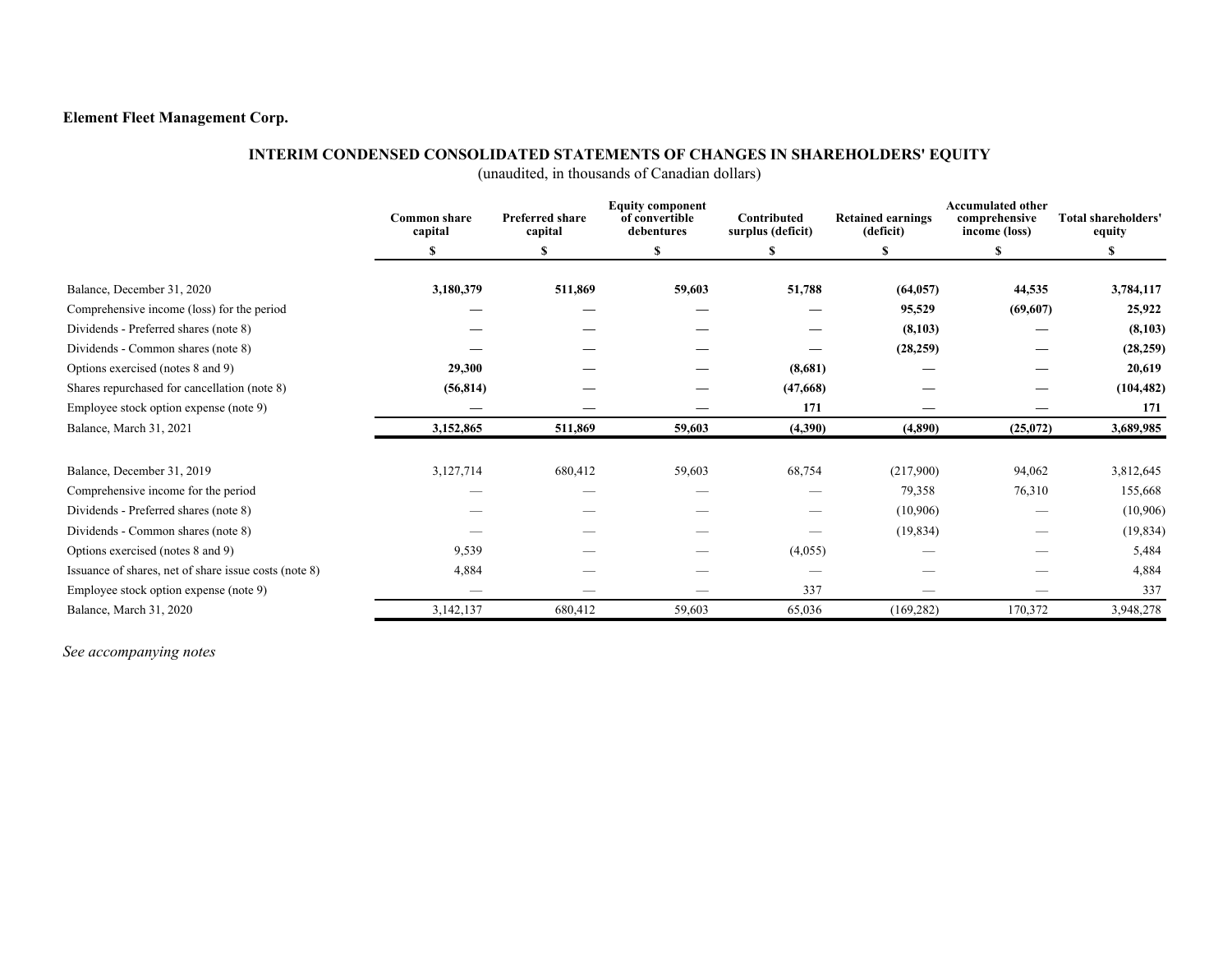#### **INTERIM CONDENSED CONSOLIDATED STATEMENTS OF CASH FLOWS**

(unaudited, in thousands of Canadian dollars)

|                                                                                                   | Three-month<br>period ended | Three-month<br>period ended |
|---------------------------------------------------------------------------------------------------|-----------------------------|-----------------------------|
|                                                                                                   | <b>March 31, 2021</b><br>\$ | March 31, 2020<br>\$        |
| <b>OPERATING ACTIVITIES</b>                                                                       |                             |                             |
| Net income for the period                                                                         | 95,529                      | 79,358                      |
| Items not affecting cash                                                                          |                             |                             |
| Share-based compensation (note 9)                                                                 | 171                         | 337                         |
| Depreciation of property, equipment and leasehold improvements                                    | 6,271                       | 7,282                       |
| Amortization of intangible assets, including from acquisitions                                    | 13,161                      | 13,597                      |
| Amortization of deferred lease costs                                                              | 8,351                       | 7,037                       |
| Amortization of deferred financing costs                                                          | 5,307                       | 9,458                       |
| Depreciation of equipment under operating leases (note 4)                                         | 111,892                     | 114,820                     |
| Amortization of convertible debenture discount and deferred costs (note 7)                        | 1,173                       | 4,187                       |
| (Gain) Loss on investments                                                                        | (2,801)                     | 57                          |
| Provision for credit losses                                                                       | (3,516)                     | 12,055                      |
|                                                                                                   | 235,538                     | 248,188                     |
| Changes in non-cash operating assets and liabilities                                              |                             |                             |
| Investment in finance receivables                                                                 | (1,179,024)                 | (1,804,317)                 |
| Repayments of finance receivables                                                                 | 1,006,130                   | 1,230,102                   |
| Investment in equipment under operating leases                                                    | (216, 021)                  | (226, 683)                  |
| Proceeds on disposal of equipment under operating leases                                          | 64,714                      | 69,697                      |
| Syndications of finance receivables                                                               | 1,037,963                   | 834,183                     |
| Cash payments for interest portion of lease liability                                             | (600)                       | (742)                       |
| Other non-cash operating assets and liabilities                                                   | (28, 522)                   | (42,036)                    |
| Cash provided by operating activities                                                             | 920.178                     | 308,392                     |
| <b>INVESTING ACTIVITIES</b>                                                                       |                             |                             |
| Investments                                                                                       | (270)                       | (532)                       |
| Purchase of property, equipment and leasehold improvements                                        | (1,930)                     | (2,375)                     |
| Proceeds on disposals of property, equipment and leasehold improvements,<br>and intangible assets | 503                         | 507                         |
| Purchase of intangible assets, including computer software                                        | (18, 766)                   | (13, 551)                   |
| Decrease in notes receivable                                                                      | 86                          | 1,184                       |
| Cash used in investing activities                                                                 | (20, 377)                   | (14,767)                    |
|                                                                                                   |                             |                             |
| <b>FINANCING ACTIVITIES</b>                                                                       |                             |                             |
| Cash payments for principal portion of lease liability                                            | (1, 853)                    | (3,336)                     |
| Increase in restricted funds                                                                      | (91, 679)                   | (70, 293)                   |
| Increase in deferred financing costs                                                              | (7, 155)                    | (3,717)                     |
| Issuance of share capital, net                                                                    | 20,619                      | 5,484                       |
| Shares repurchased (note 8)                                                                       | (99, 146)                   |                             |
| Repayments of borrowings, net                                                                     | (677, 097)                  | (130, 826)                  |
| Dividends paid (note 8)                                                                           | (36, 735)                   | (25, 775)                   |
| Cash used in financing activities                                                                 | (893, 046)                  | (228, 463)                  |
| Effects of foreign exchange rates on cash                                                         | 24,993                      | 1,459                       |
| Net increase in cash during the period                                                            | 31,748                      | 66,621                      |
| Cash, beginning of the period                                                                     | 8,789                       | 24,224                      |
| Cash, end of the period                                                                           | 40,537                      | 90,845                      |
|                                                                                                   |                             |                             |
| Supplemental cash flow information:                                                               |                             |                             |
| Cash taxes paid                                                                                   | 22,748                      | 9,972                       |
| Cash interest paid                                                                                | 42,901                      | 97,158                      |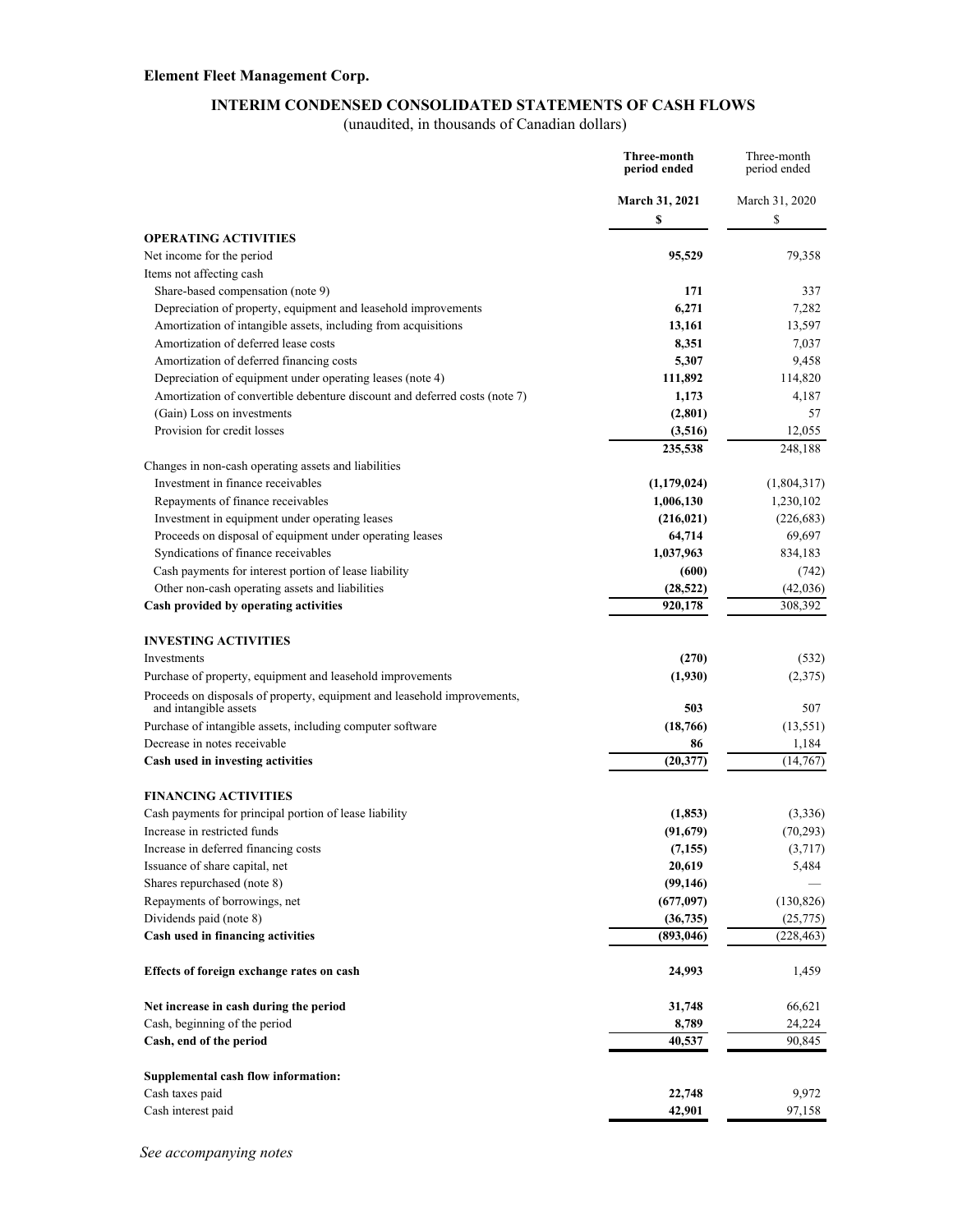(unaudited, in thousands of Canadian dollars, except where otherwise noted and per share amounts)

March 31, 2021

### **1. CORPORATE INFORMATION**

Element Fleet Management Corp. ("Element" or the "Company"), was incorporated under the *Business Corporations Act (Ontario)* on May 11, 2007 and commenced operations on that date. The registered office of the Company is 161 Bay Street, Suite 3600, Toronto, Ontario. The Company is a public corporation traded on the Toronto Stock Exchange (the "TSX") under the symbol "EFN".

Element is a publicly traded fleet management company with approximately \$14.0 billion in assets and operations in the United States ("US"), Canada, Mexico, Australia and New Zealand. Element is a leading global fleet management company, providing world-class services and financings for commercial vehicle and equipment fleets, reaching 50 countries worldwide through the Element-Arval Global Alliance. Element provides a comprehensive range of fleet services that span the total lifecycle, from vehicle acquisition and financing to program management and remarketing – helping more than 5,500 clients optimize their fleet performance and productivity.

### **2. SUMMARY OF SIGNIFICANT ACCOUNTING POLICIES**

### **Statement of compliance**

These unaudited interim condensed consolidated financial statements are prepared in accordance with International Financial Reporting Standards ("IFRS"), International Accounting Standard 34, *Interim Financial Reporting* ("IAS 34")*,* as issued by the International Accounting Standards Board ("IASB").

These unaudited interim condensed consolidated financial statements should be read in conjunction with the consolidated financial statements of the Company as at and for the year ended December 31, 2020, which include information necessary or useful in understanding the Company's business and financial statement presentation. The results reported in these unaudited interim condensed consolidated financial statements should not be regarded as necessarily indicative of results that may be expected for the entire year.

These unaudited interim condensed consolidated financial statements were authorized for issuance by the Board of Directors of the Company on May 11, 2021.

### **Accounting policies**

These unaudited interim condensed consolidated financial statements have been prepared in conformity with accounting polices disclosed in the consolidated financial statements for the year ended December 31, 2020, except as discussed below.

#### **Change in presentation - elimination of Non-Core operating segment**

Following the sale of  $19<sup>th</sup>$  Capital Group LLC (" $19<sup>th</sup>$  Capital") on May 1, 2020, management no longer reviews the performance of the Non-Core segment separately from the Fleet Management segment. As a result, the Company modified its operating segments by eliminating the Non-Core segment effective Q2 2020 and its results of operations and financial position will be presented as one segment. Prior period comparative information has been restated to conform to this presentation.

The Company will continue to present information by geographic location with no change.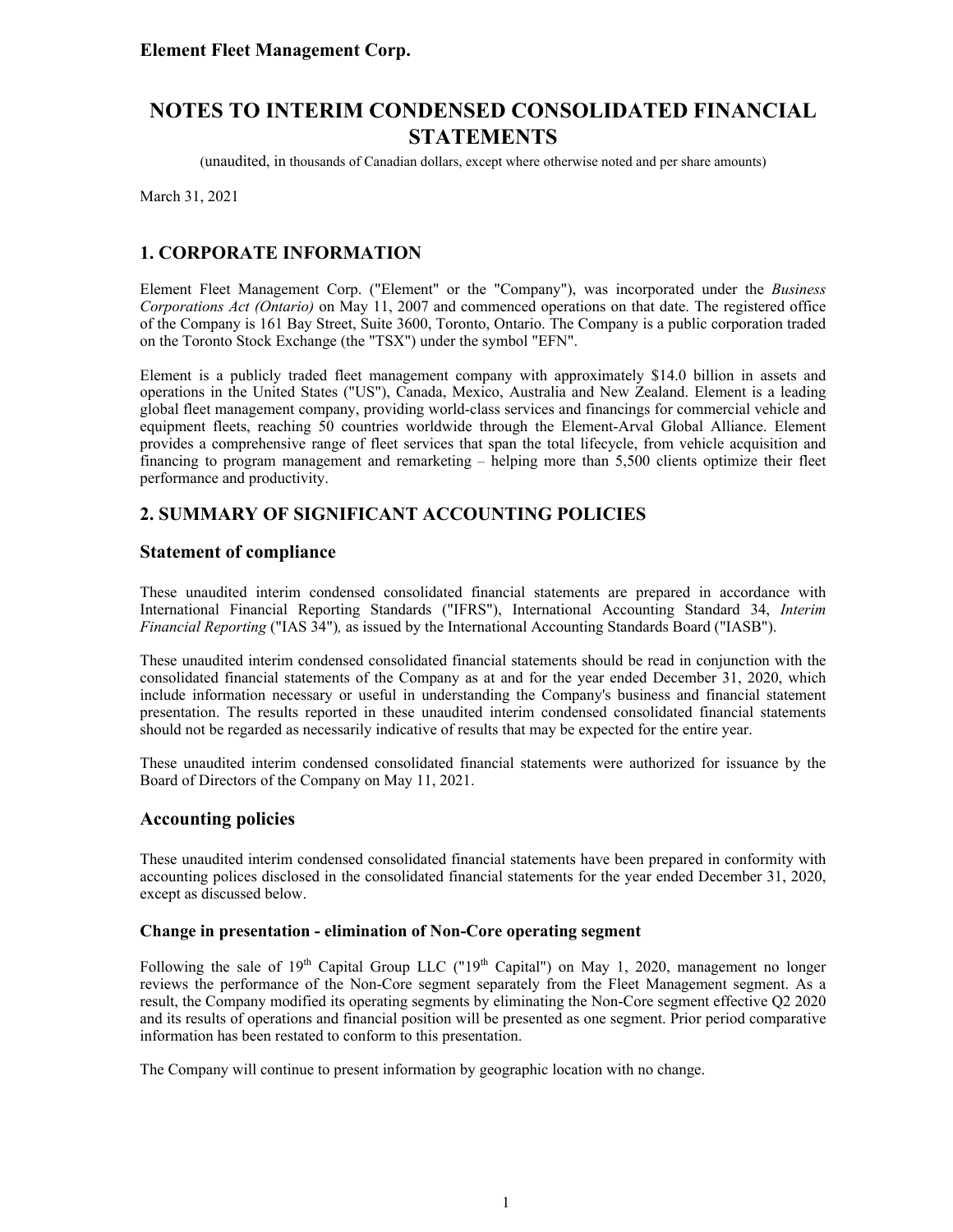(unaudited, in thousands of Canadian dollars, except where otherwise noted and per share amounts)

March 31, 2021

#### **COVID-19**

The extent and duration of the impact of COVID-19 on communities and the economy continues to remain unclear. In the preparation of these unaudited interim condensed consolidated financial statements, the Company has incorporated the potential impact of COVID-19 into its estimates and assumptions that affect the carrying amounts of assets and liabilities and the reported amount of earnings for the reporting periods using the best available information as at March 31, 2021. Actual results could differ from those estimates. The estimates and assumptions that the Company considers critical and/or could be impacted by COVID-19 include those underlying the estimate of any expected credit losses on its net investment in finance receivables, other receivables, and determining the values of financial instruments for disclosure purposes.

#### **Interest Rate Benchmark Reform**

The Company adopted amendments ("Amendments") to IFRS 9, *Financial Instruments*, IAS 39 *Financial Instruments: Recognition and Measurement* and IFRS 7, *Financial Instruments: Disclosures (Amendments)*, applicable from November 1, 2019. These Amendments modify certain hedge accounting requirements to provide relief from the effect of uncertainty caused by interbank offered rate ("IBOR") reform ("the IBOR Reform") prior to the transition to alternative interest rates. The adoption of the Amendments had no impact to our unaudited interim condensed consolidated financial statements.

The Company adopted *Interest Rate Benchmark Reform - Phase 2: Amendments to IFRS 9, IAS 39, IFRS 7, IFRS 4, and IFRS 16* ("Phase 2 Amendments") effective January 1, 2021. The Phase 2 Amendments include additional disclosure requirements for financial instruments that have yet to transition to an alternative interest rate at the end of the reporting period.

The Company will cease to apply the Amendments and Phase 2 Amendments as IBOR based cash flows transition to new alternative interest rates or when the hedging relationships to which the relief is applied to are discontinued.

On March 5, 2021, the Financial Conduct Authority, LIBOR's regulator and administrator, announced that publication of the one-week and two-month USD LIBOR rates will cease after December 31, 2021, and the remaining USD LIBOR rates, including the 1-month and 3-month USD LIBOR rates, will cease after June 30, 2023, finalizing the end dates of USD LIBOR rates.

To manage the IBOR transition, the Company has established a cross functional initiative with dedicated work streams to evaluate and address the key areas of impact on the Company's leases, services, systems, documents, processes, models, funding and liquidity planning, risk management frameworks, and financial reporting with the intention of managing the impact through appropriate mitigating actions. The Company is progressing on its transition plan and incorporating market developments as they arise.

#### **Hedge accounting**

The Company's accounting policies relating to hedge accounting are described in note 2 and note 20 of the Company's consolidated financial statements for the year ended December 31, 2020. The Company applies hedge accounting when designated hedging instruments are highly effective in offsetting changes in the fair value or cash flows of the hedged items at inception and on an ongoing basis. Retrospective assessments are performed to demonstrate that the relationship has been effective since designation of the hedge and prospective assessments to evaluate whether the hedge is expected to be effective over the remaining term of the hedge. While uncertainty due to the IBOR Reform exists, the Company's prospective effectiveness testing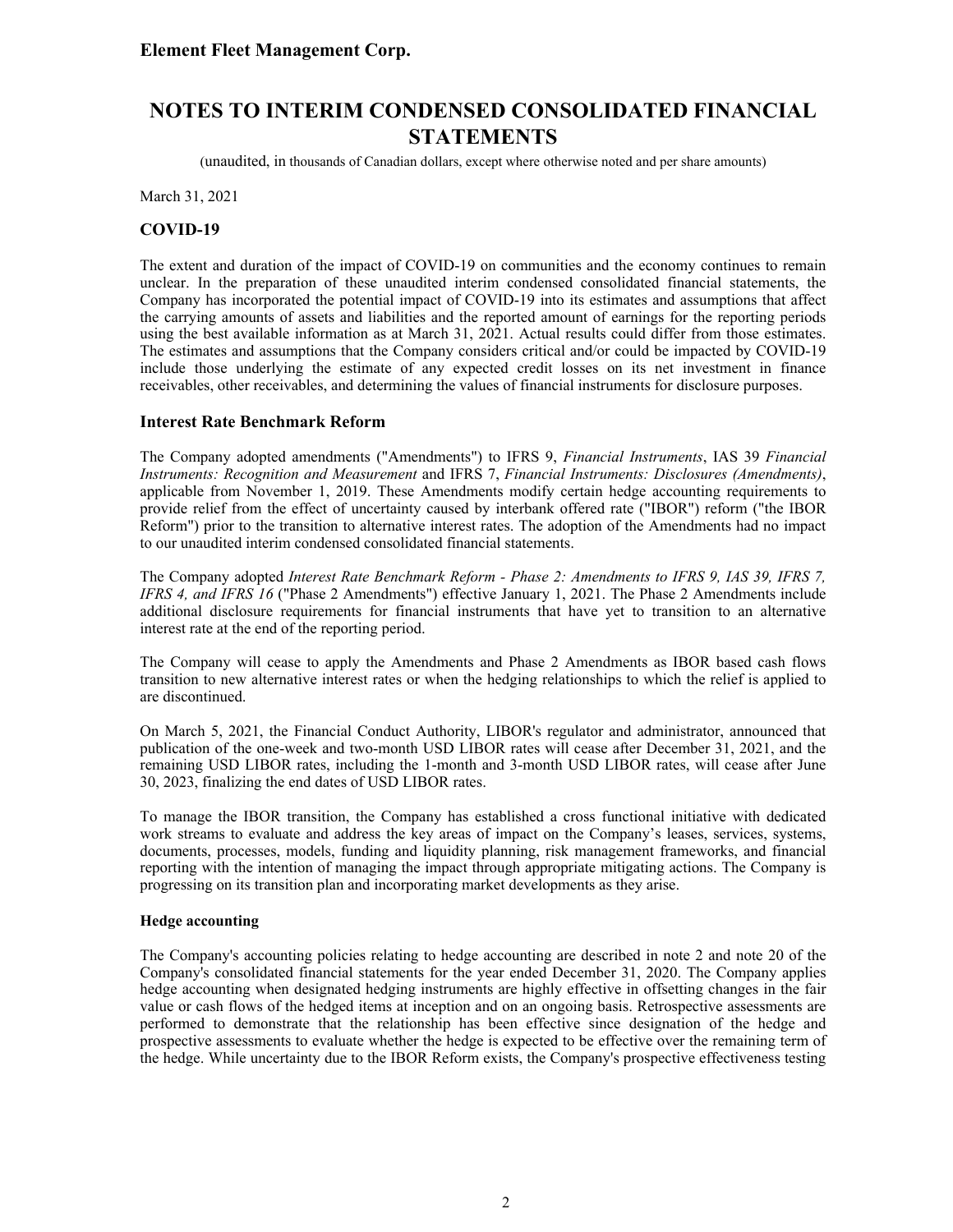# **NOTES TO INTERIM CONDENSED CONSOLIDATED FINANCIAL STATEMENTS**

(unaudited, in thousands of Canadian dollars, except where otherwise noted and per share amounts)

March 31, 2021

is based on existing hedged cash flows or hedged risks. Any ineffectiveness arising from retrospective testing is recognized in net income.

In addition to potential sources of ineffectiveness outlined in note 20 of the Company's consolidated financial statements for the year ended December 31, 2020, the Reform may result in ineffectiveness as the transition of hedged items and related hedging instruments from IBORs to new risk-free rates may occur at different times. This may result in different impacts on the valuation or cash flow variability of hedged items and related hedging instruments.

#### **Cash flow hedges**

The Company applies hedge accounting for cash flow hedges when the cash flows giving rise to the risk being hedged have a high probability of occurring. While uncertainty due to the IBOR Reform exists, the Company applies the relief provided by the Amendments that the IBOR benchmarks, on which the highly probable hedged cash flows are based, are not altered as a result of the Reform. In addition, associated cash flow hedge reserves are not recycled into net income solely due to changes related to the transition from IBOR to new risk-free rates.

#### **Interest rate benchmark reform exposure**

The following table shows the Company's exposure at March 31, 2021 to IBOR subject to reform that have yet to transition to Secured Overnight Financing Rates. These exposures will remain outstanding as of June 30, 2023 until IBOR ceases and will therefore transition in the future:

|                     | <b>Non-derivative financial</b><br>assets - carrying value | <b>Non-derivative financial</b><br>liabilities - carrying value | <b>Derivative</b><br>Notional/Principal amount <sup>(1)</sup> |
|---------------------|------------------------------------------------------------|-----------------------------------------------------------------|---------------------------------------------------------------|
|                     | \$                                                         | S                                                               | S                                                             |
| USD LIBOR(1 month)  | 2,188,528                                                  |                                                                 | 2,467,935                                                     |
| USD LIBOR (3 month) | 664,991                                                    |                                                                 |                                                               |
|                     | 2,853,519                                                  |                                                                 | 2,467,935                                                     |

1. Excludes interest rate contracts and non-derivative instruments which reference rates to multi-rate jurisdictions, including the Canadian Dollar Offered Rate ("CDOR"), Australian Bank Bill Swap Rates ("BBSW"), and New Zealand Bank Bill Rates ("BBR").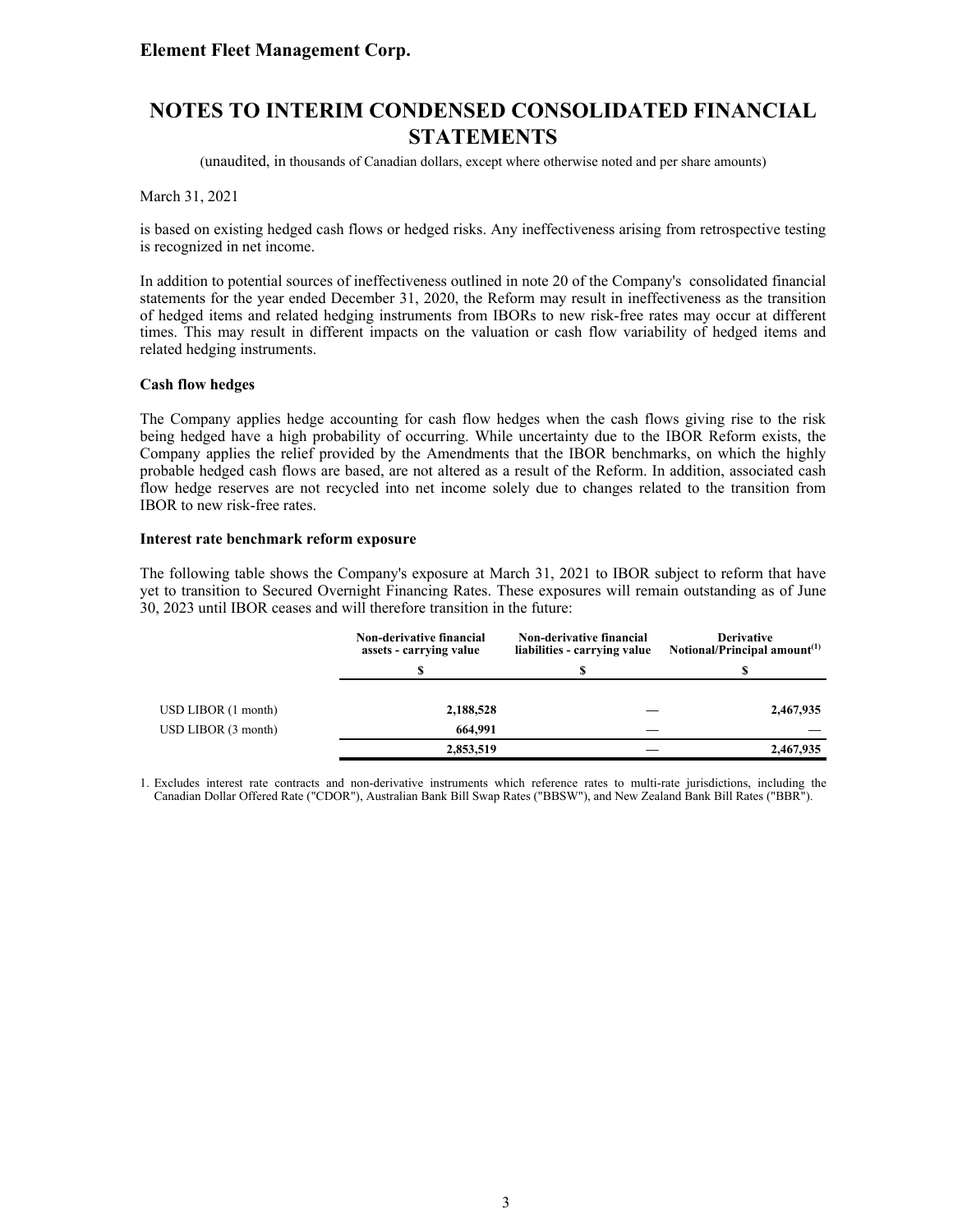(unaudited, in thousands of Canadian dollars, except where otherwise noted and per share amounts)

March 31, 2021

### **3. FINANCE RECEIVABLES**

The following tables present finance receivables based on the ultimate obligor's location:

|                                              | As at March 31, 2021    |                                     |               |              |
|----------------------------------------------|-------------------------|-------------------------------------|---------------|--------------|
|                                              | <b>US</b> and<br>Canada | Australia and<br><b>New Zealand</b> | <b>Mexico</b> | <b>Total</b> |
|                                              | \$                      | \$                                  | \$            | \$           |
| Minimum lease payments                       | 7,129,054               | 258,606                             | 385,612       | 7,773,272    |
| Unguaranteed residual values                 |                         | 59,714                              |               | 59,714       |
| Gross investment                             | 7,129,054               | 318,320                             | 385,612       | 7,832,986    |
| Unearned income                              | (445, 873)              | (36, 812)                           | (53,261)      | (535, 946)   |
| Net investment                               | 6,683,181               | 281,508                             | 332,351       | 7,297,040    |
| Net realizable value of impaired receivables | 15,852                  | 870                                 |               | 16,722       |
| Unamortized deferred costs and subsidies     | (67, 183)               |                                     |               | (67, 183)    |
| Prepaid lease payments and security deposits | (25,083)                |                                     | (24, 358)     | (49, 441)    |
| Interim funding                              | 523,977                 |                                     | 26,290        | 550,267      |
| Fleet management receivables                 | 427,015                 | 38,787                              | 22,476        | 488,278      |
| Other receivables                            | 208,430                 | 77,938                              | 52,583        | 338,951      |
| Allowance for credit losses (Subsection B)   | (10,666)                | (1,715)                             | (1,295)       | (13,676)     |
| <b>Total finance receivables</b>             | 7,755,523               | 397,388                             | 408,047       | 8,560,958    |

|                                              | As at December 31, 2020 |                              |           |            |
|----------------------------------------------|-------------------------|------------------------------|-----------|------------|
|                                              | US and<br>Canada        | Australia and<br>New Zealand | Mexico    | Total      |
|                                              | \$                      | \$                           | \$        | \$         |
| Minimum lease payments                       | 8,223,841               | 268,465                      | 376,170   | 8,868,476  |
| Unguaranteed residual values                 | 3,178                   | 61,964                       |           | 65,142     |
| Gross investment                             | 8,227,019               | 330,429                      | 376,170   | 8,933,618  |
| Unearned income                              | (529,040)               | (39,082)                     | (56,740)  | (624, 862) |
| Net investment                               | 7,697,979               | 291,347                      | 319,430   | 8,308,756  |
| Net realizable value of impaired receivables | 19,116                  | 6,347                        |           | 25,463     |
| Unamortized deferred costs and subsidies     | (78,396)                |                              |           | (78, 396)  |
| Prepaid lease payments and security deposits | (62, 475)               |                              | (22, 550) | (85,025)   |
| Interim funding                              | 512,381                 |                              | 113,397   | 625,778    |
| Fleet management receivables                 | 447,089                 | 38,872                       | 19,545    | 505,506    |
| Other receivables                            | 153,014                 | 76,140                       | 48,104    | 277,258    |
| Allowance for credit losses (Subsection B)   | (13,007)                | (2, 438)                     | (2,273)   | (17,718)   |
| Total finance receivables                    | 8,675,701               | 410,268                      | 475,653   | 9,561,622  |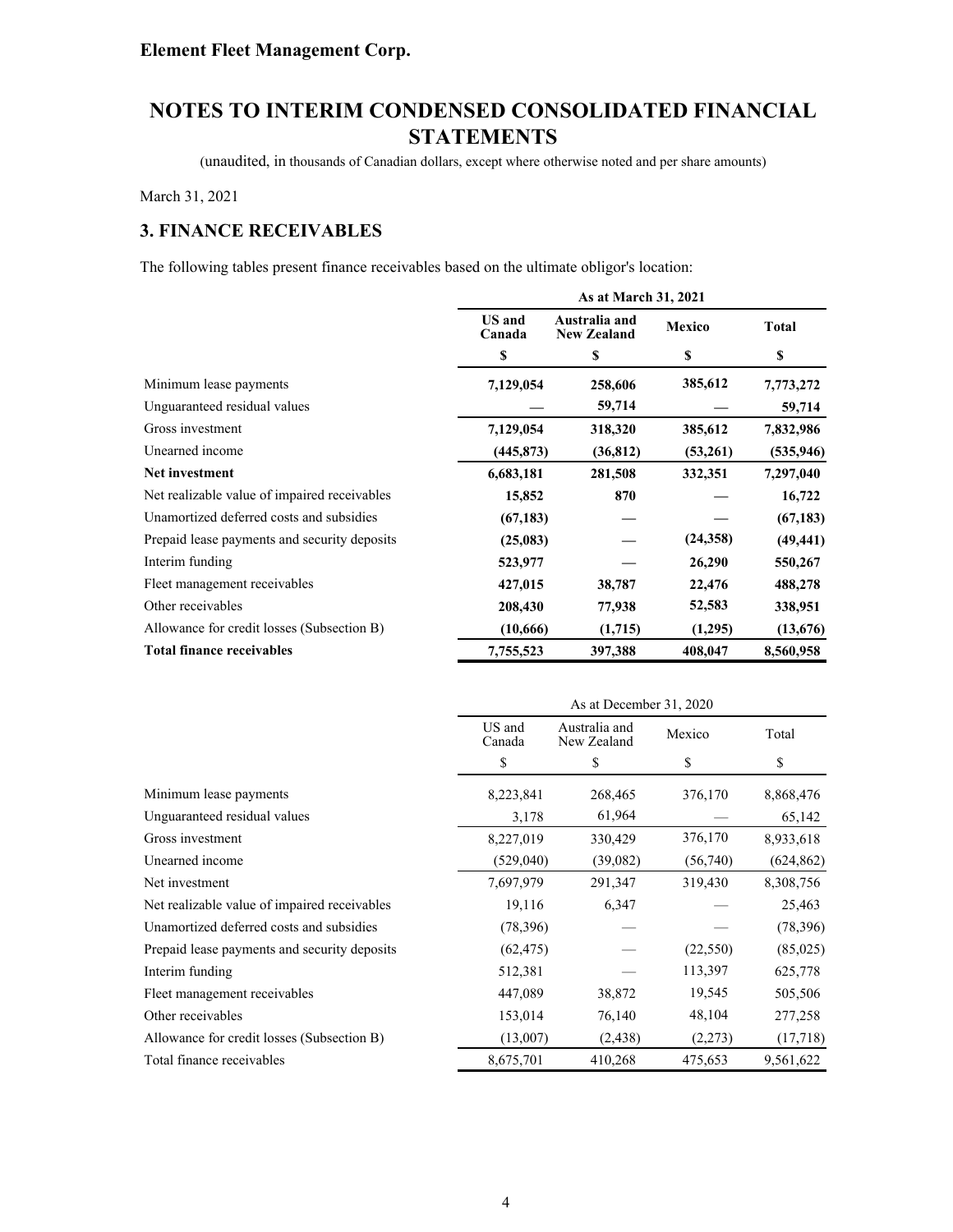(unaudited, in thousands of Canadian dollars, except where otherwise noted and per share amounts)

March 31, 2021

### **A) Interest rate characteristics of net investment in finance lease receivables and loan receivables**

|                                                     | As at March 31, 2021 |           | As at December 31, 2020 |           |
|-----------------------------------------------------|----------------------|-----------|-------------------------|-----------|
|                                                     | <b>Leases</b>        | Loans     | Leases                  | Loans     |
| Net investment                                      | \$7,196,052<br>S     | 100.988   | \$ 8,207,238            | 101.518   |
| Weighted average fixed interest rate                | 4.68 $%$             | 9.10%     | 4.68 $%$                | $8.93\%$  |
| Weighted average floating interest rate             | 2.68%                | $3.38 \%$ | $2.75 \%$               | 4.68 $%$  |
| Percentage of portfolio with fixed<br>interest rate | 43.80 %              | 99.91%    | 45.64 %                 | $99.97\%$ |

### **B) Allowance for credit losses**

The Company continues to monitor its inputs to the expected credit loss ("ECL") model to ensure it appropriately reflects current market conditions in light of the global outbreak of COVID-19 and information available to the Company as at March 31, 2021.

The Company evaluates its credit risk exposure broadly in line with Standard & Poor's and Moody's ratings outlined below and will adjust internal classifications based on additional information the Company has available to it at the time of the assessment. In conjunction with the Company's evaluation of the probability of default ("PD") as at March 31, 2021, and consistent with the ECL model, the Company reviewed its classifications and updated its internal assessment of PD based on current information.

The Company's lease and loan portfolio is secured by the underlying assets and, in the event of an obligor bankruptcy, leases are typically affirmed, resulting in continued collection of lease payments. Further, all the vehicles in a client portfolio are cross-collateralized, such that the surplus collateral on (usually older) vehicles can be used to offset under-collateralized positions (usually newer vehicles), such that the net full value of the lease and loan would be recovered. As a result, the Company is often able to recover 100% of the net investment. Additionally, used vehicle pricing strengthened throughout the first quarter of 2021, mostly in the latter half, lowering loss given default ("LGD") levels as at March 31, 2021. The Company expects the used vehicle market will continue to strengthen through the first half of the year in the aftermath of the pandemic as drivers of vehicles keep their cars for longer periods of time (or purchase used vehicles instead of new vehicles), reducing the supply in the used car market and increasing prices. The microchip shortage remains a vehicle manufacturing industry challenge which continues to impact most OEMs as they are being forced to either slow down or suspend new vehicle production. This impacts new vehicle deliveries, and if the issue persists, some of the consumer demand could shift towards the used vehicle market, further increasing demand and price for used vehicles.

In determining the appropriate allowance for credit losses, the Company considered forward-looking macroeconomic information in light of COVID-19 such as the impact that potential upward or downward trends in Gross Domestic Product ("GDP") and default rates might have on the Company's lease and loan portfolio. The Company has also evaluated multiple scenarios related to COVID-19, including expected time periods of market slow-down and recovery as a whole and as it pertains to specific industries hit hardest by the pandemic. Despite the continued uncertainty of the pandemic, namely as it relates to new strains of the virus and the pace of vaccinations, the resilience of our customers, the favorable evolution of our portfolio, and improved forward-looking macroeconomic expectations allowed us to reduce the Company's allowance for credit losses to \$13,676 as at March 31, 2021.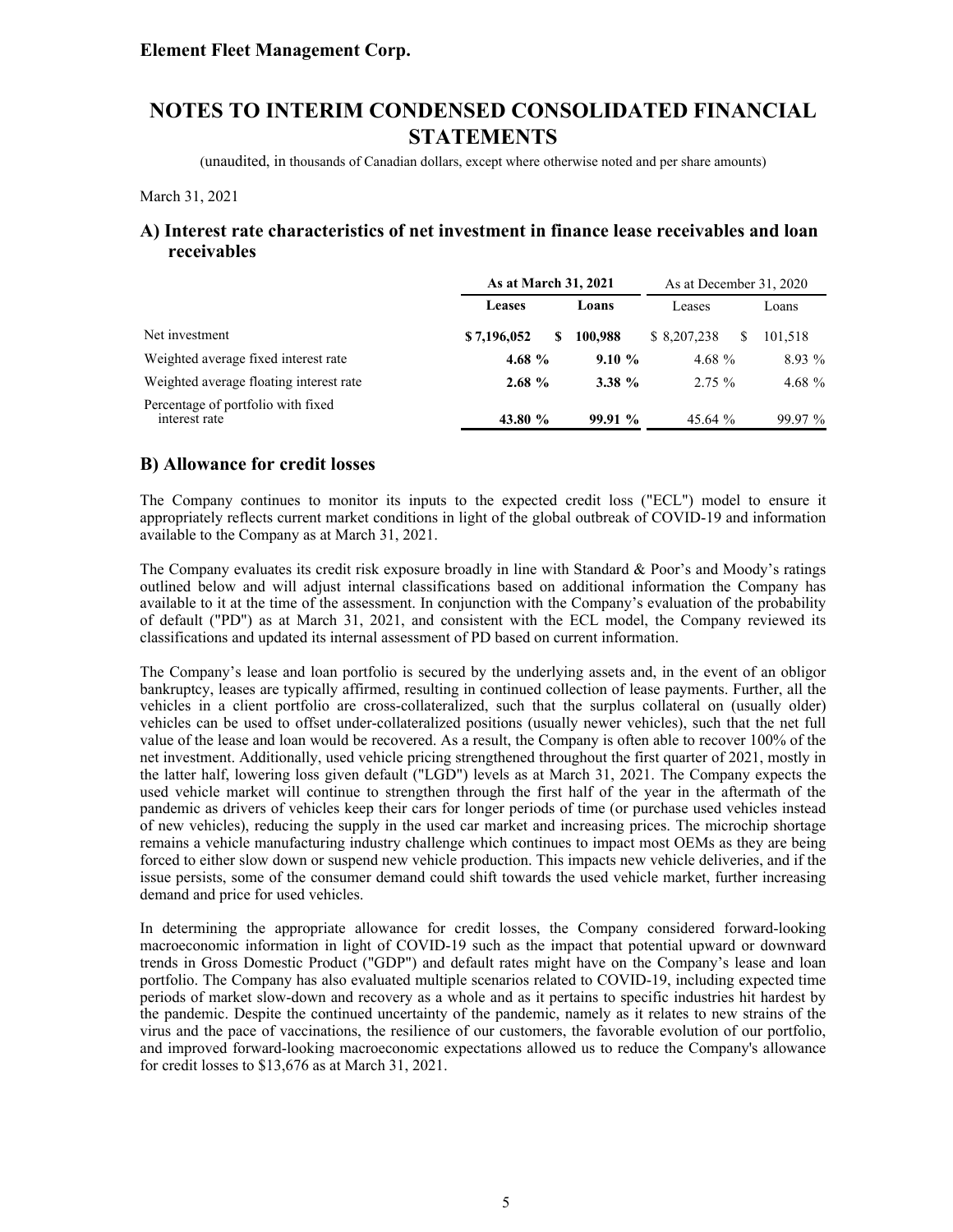(unaudited, in thousands of Canadian dollars, except where otherwise noted and per share amounts)

March 31, 2021

The Company's evaluation of the above inputs to its model resulted in a benefit of \$3,516 in provision for credit losses through the unaudited interim condensed consolidated statement of operations for the threemonth period ended March 31, 2021.

An analysis of the Company's allowance for credit losses under IFRS 9 is as follows:

| <b>Finance receivables</b>                                  | Performing | <b>Impaired</b> | <b>Total</b> |
|-------------------------------------------------------------|------------|-----------------|--------------|
|                                                             | S          | \$              | S            |
| Balance as at January 1, 2021                               | 17,457     | 261             | 17,718       |
| Transfer to Performing                                      | 58         | (58)            |              |
| Transfer to Impaired                                        | (2)        | 2               |              |
| Lease originations                                          | 2,923      |                 | 2,923        |
| Changes in models and inputs, derecognition, and repayments | (6, 414)   | (25)            | (6, 439)     |
| <b>Total</b>                                                | 14,022     | 180             | 14,202       |
| Charge-offs, net of recoveries                              | (262)      | (1)             | (263)        |
| Foreign exchange                                            | (251)      | (12)            | (263)        |
| Balance as at March 31, 2021                                | 13,509     | 167             | 13,676       |

| Finance receivables                                         | Performing | Impaired | Total    |
|-------------------------------------------------------------|------------|----------|----------|
|                                                             | \$         | \$       | S        |
| Balance as at January 1, 2020                               | 7,857      | 575      | 8,432    |
| Transfer to Performing                                      | 495        | (495)    |          |
| Transfer to Impaired                                        | (225)      | 225      |          |
| Lease originations                                          | 16,575     |          | 16,575   |
| Changes in models and inputs, derecognition, and repayments | (4,933)    | 10       | (4, 923) |
| Total                                                       | 19,769     | 315      | 20,084   |
| Charge-offs, net of recoveries                              | (1,581)    | (48)     | (1,629)  |
| Foreign exchange                                            | (731)      | (6)      | (737)    |
| Balance as at December 31, 2020                             | 17,457     | 261      | 17,718   |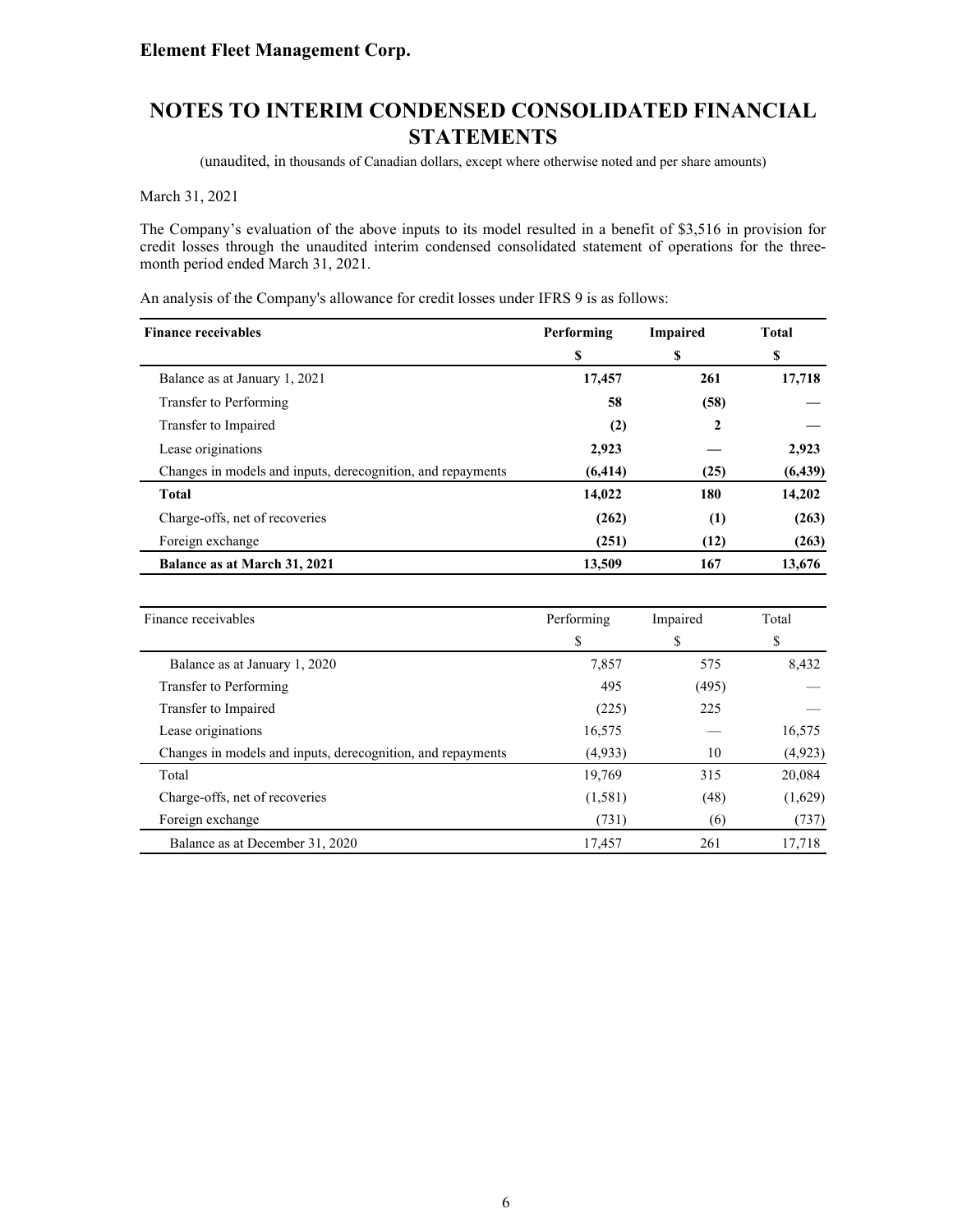# **NOTES TO INTERIM CONDENSED CONSOLIDATED FINANCIAL STATEMENTS**

(unaudited, in thousands of Canadian dollars, except where otherwise noted and per share amounts)

March 31, 2021

A summary view of the Company's allowance for credit losses is as follows:

|                                                                         | Three-month period<br>ended | Year ended        |
|-------------------------------------------------------------------------|-----------------------------|-------------------|
| <b>Allowance for credit losses</b>                                      | <b>March 31, 2021</b>       | December 31, 2020 |
|                                                                         |                             | S                 |
| Allowance for credit losses, beginning of the period                    | 17,718                      | 8,432             |
| Provision for credit losses                                             | (3,516)                     | 11,652            |
| Charge-offs, net of recoveries                                          | (263)                       | (1,629)           |
| Impact of foreign exchange rates                                        | (263)                       | (737)             |
| Allowance for credit losses, end of the period                          | 13,676                      | 17,718            |
| Allowance as a percentage of total finance receivables before allowance | $0.16\%$                    | $0.18\%$          |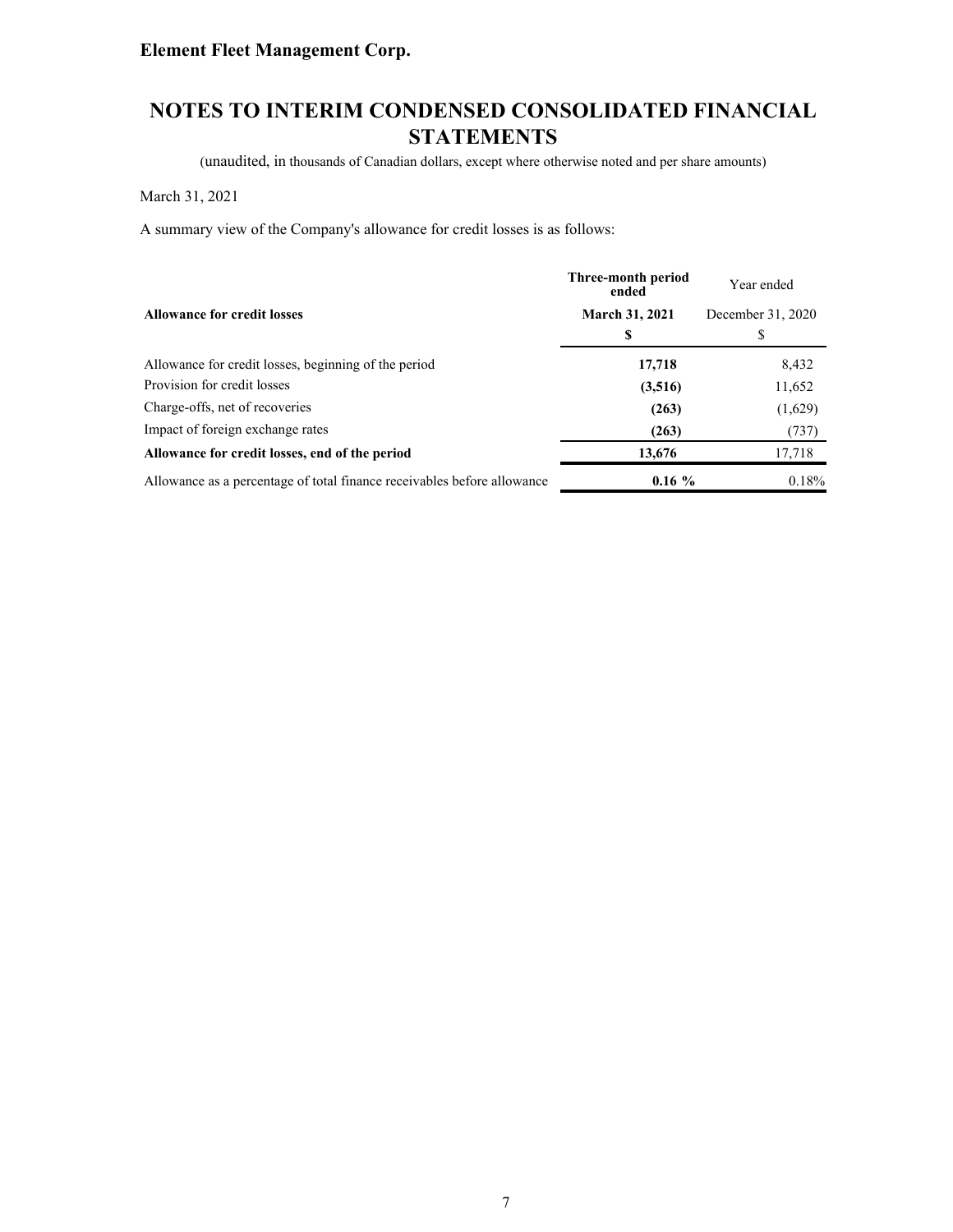(unaudited, in thousands of Canadian dollars, except where otherwise noted and per share amounts)

March 31, 2021

### **C) Credit risk exposure**

The following table sets out the credit risk exposure for finance receivables, fleet management service receivables, and the impaired values and allowances for credit losses recorded.

|                                           |            | As at March 31, 2021 |              |
|-------------------------------------------|------------|----------------------|--------------|
| <b>Finance receivables</b>                | Performing | <b>Impaired</b>      | <b>Total</b> |
|                                           | \$         | \$                   | \$           |
| Internal risk rating grade <sup>(1)</sup> |            |                      |              |
| Low                                       | 4,502,966  |                      | 4,502,966    |
| Medium                                    | 2,570,581  |                      | 2,570,581    |
| High                                      | 223,493    |                      | 223,493      |
| Fleet management receivables              | 486,924    | 1,354                | 488,278      |
| Other finance receivables                 | 338,951    |                      | 338,951      |
| Impaired                                  |            | 16,722               | 16,722       |
|                                           | 8,122,915  | 18,076               | 8,140,991    |
| Allowance for credit losses               | (13,509)   | (167)                | (13,676)     |
| Net carrying value                        | 8,109,406  | 17,909               | 8,127,315    |

1. Loan balances of \$11,892, \$88,640 and \$457 are included in the Performing category in internal risk rating grade high, medium and low, respectively, and \$13 in Impaired.

|                                  |            | As at December 31, 2020 |           |  |  |
|----------------------------------|------------|-------------------------|-----------|--|--|
| Finance receivables              | Performing | Impaired                | Total     |  |  |
|                                  | \$         | \$                      | \$        |  |  |
| Internal risk rating grade $(2)$ |            |                         |           |  |  |
| Low                              | 4,964,294  |                         | 4,964,294 |  |  |
| Medium                           | 3,028,747  |                         | 3,028,747 |  |  |
| High                             | 315,715    |                         | 315,715   |  |  |
| Fleet management receivables     | 504,005    | 1,501                   | 505,506   |  |  |
| Other finance receivables        | 277,258    |                         | 277,258   |  |  |
| Impaired                         |            | 25,463                  | 25,463    |  |  |
|                                  | 9,090,019  | 26,964                  | 9,116,983 |  |  |
| Allowance for credit losses      | (17, 457)  | (261)                   | (17,718)  |  |  |
| Net carrying value               | 9,072,562  | 26,703                  | 9,099,265 |  |  |

2. Loan balances of \$14,098, \$86,612 and \$809 are included in the Performing category in internal risk rating grade high, medium and low, respectively, and \$25 in Impaired.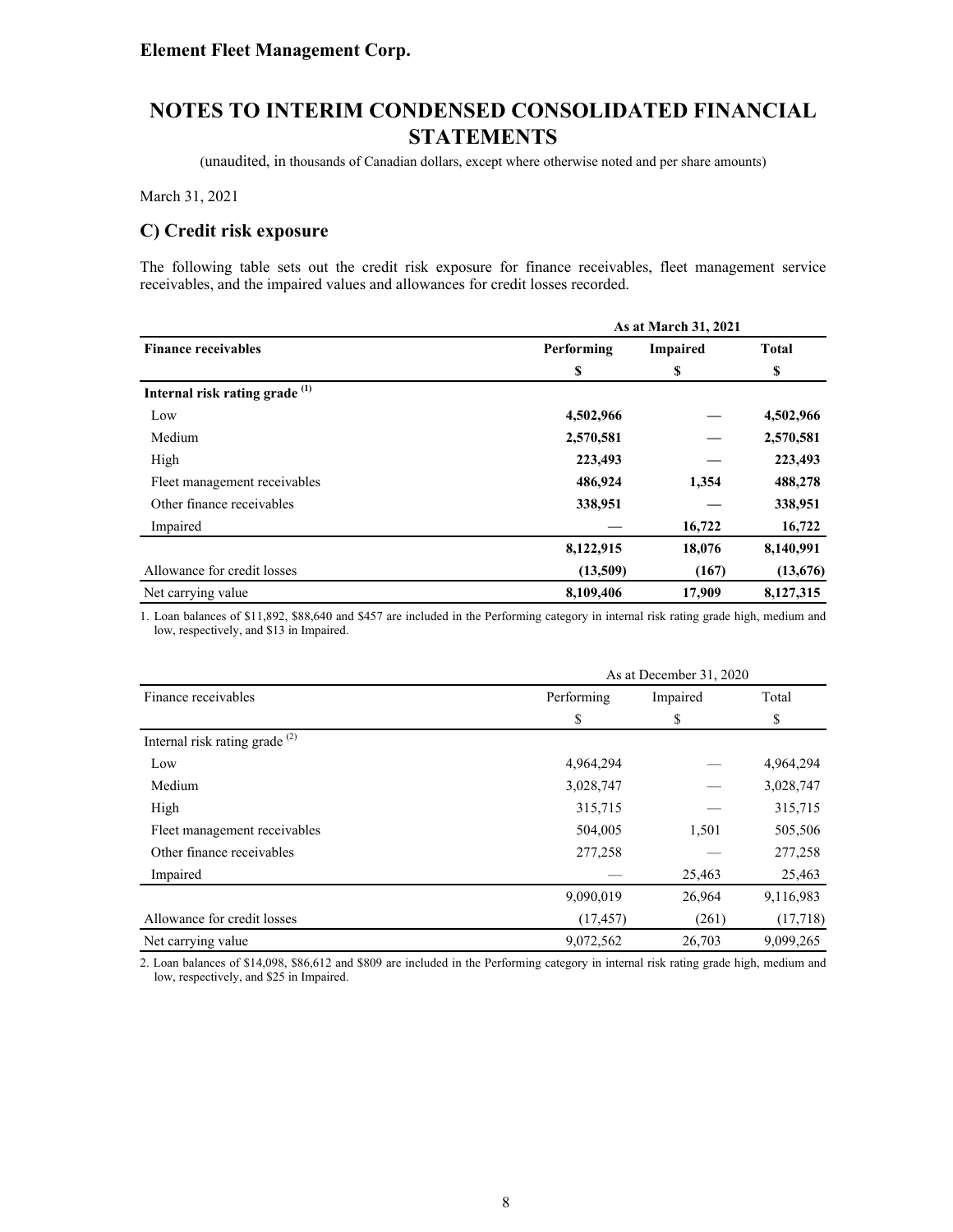# **NOTES TO INTERIM CONDENSED CONSOLIDATED FINANCIAL STATEMENTS**

(unaudited, in thousands of Canadian dollars, except where otherwise noted and per share amounts)

March 31, 2021

The Company's internal risk rating grades broadly align to external ratings as follows:

| Internal risk rating grade | <b>Standard &amp; Poor's</b> | Moody's        |
|----------------------------|------------------------------|----------------|
| Low risk                   | AAA to BBB-                  | Aaa to Baa3    |
| Medium risk                | $BB+$ to $B-$                | Bal to B3      |
| High risk                  | $CCC+$ and below             | Caa1 and below |
| Impaired receivables       | Default                      | Default        |

### **4. EQUIPMENT UNDER OPERATING LEASES**

The Company acts as a lessor in connection with operating leases and recognizes the leased assets in its unaudited interim condensed consolidated statements of financial position. The lease payments received are recognized in income as rental revenue. Leased assets under operating leases were as follows:

|                          | As at March 31, As at December<br>2021 | 31, 2020  |
|--------------------------|----------------------------------------|-----------|
|                          |                                        |           |
| Cost                     | 3,053,455                              | 3,067,363 |
| Accumulated depreciation | 923.632                                | 910,136   |
| Net carrying amount      | 2,129,823                              | 2,157,227 |

# **5. 19TH CAPITAL**

During the first quarter of 2020, the Company continued to shift its efforts to accelerate the run-off of 19<sup>th</sup> Capital, including ramping-up the pace of liquidation of the entity's assets, immediately reducing the scale of 19<sup>th</sup> Capital operations. On May 1, 2020, the Company sold the equipment under operating leases and certain other assets of 19<sup>th</sup> Capital and will have no continuing involvement in the operations, results or cash flows of  $19<sup>th</sup>$  Capital.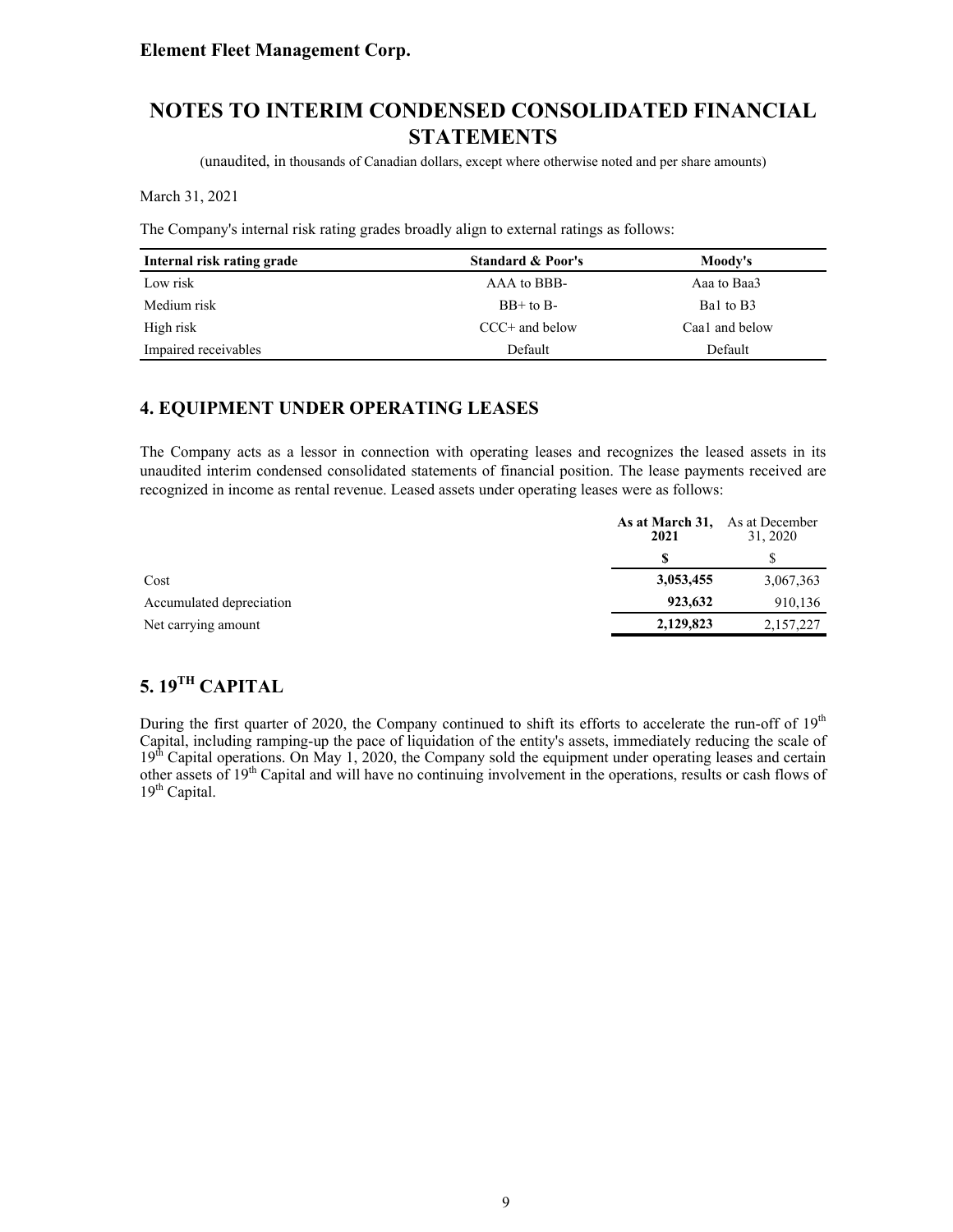(unaudited, in thousands of Canadian dollars, except where otherwise noted and per share amounts)

March 31, 2021

### **6 . BORROWINGS**

The Company's outstanding borrowings were as follows:

|                                         |                                     |                                                                      | As at March 31, 2021                                                                  |                            |
|-----------------------------------------|-------------------------------------|----------------------------------------------------------------------|---------------------------------------------------------------------------------------|----------------------------|
|                                         | <b>Balance</b><br>outstanding<br>\$ | Weighted<br>average<br>interest rate <sup>(1)</sup><br>$\frac{6}{9}$ | <b>Pledged finance</b><br>receivables and<br>equipment under<br>operating leases<br>S | <b>Cash reserves</b><br>\$ |
| Revolving term notes in amortization    | 4,267,287                           | 1.86                                                                 | 4,317,031                                                                             | 49,102                     |
| Variable funding notes                  | 3,060,470                           | 1.28                                                                 | 3,229,976                                                                             | 30,168                     |
| Other                                   | 42,826                              | 4.50                                                                 | 42,088                                                                                |                            |
| Vehicle management asset-backed debt    | 7,370,583                           | 1.63                                                                 | 7,589,095                                                                             | 79,270                     |
| Revolving senior credit facilities      | 1,250,957                           | 1.44                                                                 |                                                                                       |                            |
| Senior notes                            | 503,715                             | 3.85                                                                 |                                                                                       |                            |
|                                         | 9,125,255                           | 1.73                                                                 | 7,589,095                                                                             | 79,270                     |
| Deferred financing costs                | (31,614)                            |                                                                      |                                                                                       |                            |
| Hedge accounting fair value adjustments | 10,411                              |                                                                      |                                                                                       |                            |
| <b>Total borrowings</b>                 | 9,104,052                           |                                                                      |                                                                                       |                            |

|                                         |                        | As at December 31, 2020                             |                                                                           |               |  |
|-----------------------------------------|------------------------|-----------------------------------------------------|---------------------------------------------------------------------------|---------------|--|
|                                         | Balance<br>outstanding | Weighted<br>average<br>interest rate <sup>(1)</sup> | Pledged finance<br>receivables and<br>equipment under<br>operating leases | Cash reserves |  |
|                                         | \$                     | $\%$                                                | S                                                                         | \$            |  |
| Revolving term notes in amortization    | 4,005,371              | 2.25                                                | 4,097,274                                                                 | 48,365        |  |
| Variable funding notes                  | 3,768,395              | 1.25                                                | 3,974,534                                                                 | 27,667        |  |
| Other                                   | 44,841                 | 4.50                                                | 44,406                                                                    |               |  |
| Vehicle management asset-backed debt    | 7,818,607              | 1.78                                                | 8,116,214                                                                 | 76,032        |  |
| Revolving senior credit facilities      | 1,551,939              | 1.41                                                |                                                                           |               |  |
| Senior notes                            | 509,080                | 3.85                                                |                                                                           |               |  |
|                                         | 9,879,626              | 1.83                                                | 8,116,214                                                                 | 76,032        |  |
| Deferred financing costs                | (29,911)               |                                                     |                                                                           |               |  |
| Hedge accounting fair value adjustments | 14,621                 |                                                     |                                                                           |               |  |
| Total borrowings                        | 9,864,336              |                                                     |                                                                           |               |  |

1. Represents the weighted average stated interest rate of outstanding debt at period-end, and excludes amortization of deferred financing costs, premiums or discounts, stand-by fees and the effects of hedging.

The Company was in compliance with all financial and reporting covenants with all of its lenders at March 31, 2021.

#### **Vehicle management asset-backed debt**

As at March 31, 2021, the Company had available capacity in variable funding notes and other of \$2,565,727 (December 31, 2020 – \$1,910,587) under its vehicle management asset-backed debt facilities.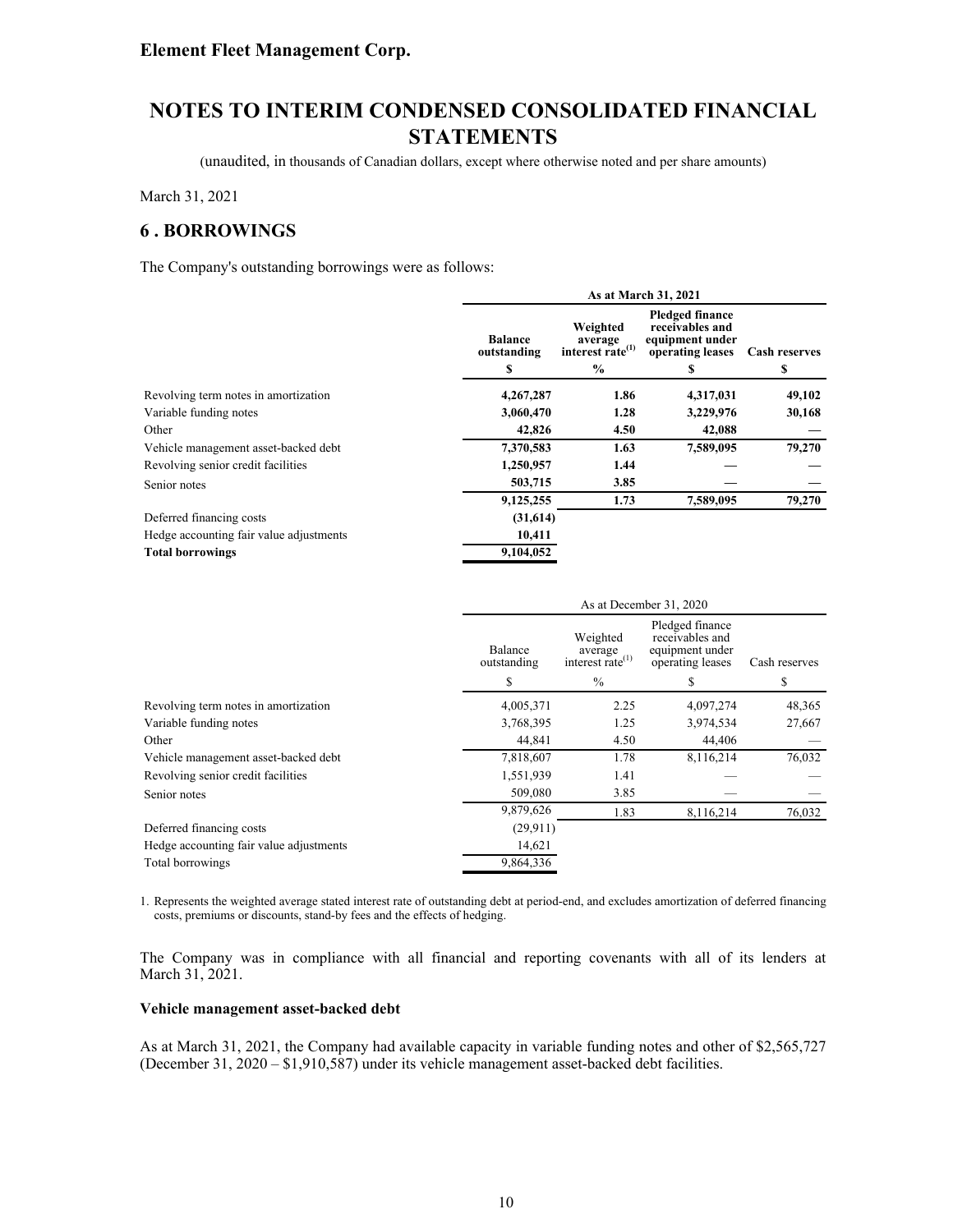(unaudited, in thousands of Canadian dollars, except where otherwise noted and per share amounts)

March 31, 2021

During the three-month period ended March 31, 2021, the Company issued \$944,470 (US \$750,004) of amortizing term notes at an initial weighted average interest rate of 0.51%. The proceeds from this issuance were used to pay down variable funding notes.

#### **Revolving senior credit facilities**

As at March 31, 2021, the Company had access to \$1,393,546 (December 31, 2020 - \$1,120,731) of available financing under the revolving senior credit facilities.

#### **Senior notes**

As at March 31, 2021, the Company had \$503,715 (US \$400,000) in outstanding senior unsecured notes (December 31, 2020 - \$509,080 (US \$400,000)).

Subsequent to the quarter ended March 31, 2021, the Company issued \$629,644 (US \$500,000) in aggregate principal amount of 1.60% senior unsecured notes due April 6, 2024. The senior unsecured notes were priced at \$99.883 per \$100 principal amount for an effective yield of 1.64%. Interest is paid semi-annually in arrears on April 6 and October 6, commencing on October 6, 2021. The proceeds received at the time of closing will be used for working capital and general corporate purposes.

#### **Restricted funds**

As at March 31, 2021, restricted funds include (i) cash reserves of \$79,270 (December 31, 2020 - \$76,032), which represent collateral for secured borrowing arrangements; (ii) cash accumulated in the collection account of \$388,707 (December 31, 2020 - \$297,373), which represents repayments received on assets financed pursuant to the secured borrowing facilities, which are subsequently utilized in accordance with applicable provisions; and (iii) cash of \$8,005 (December 31, 2020 - \$15,573) provided to counter-parties as collateral against derivative liabilities.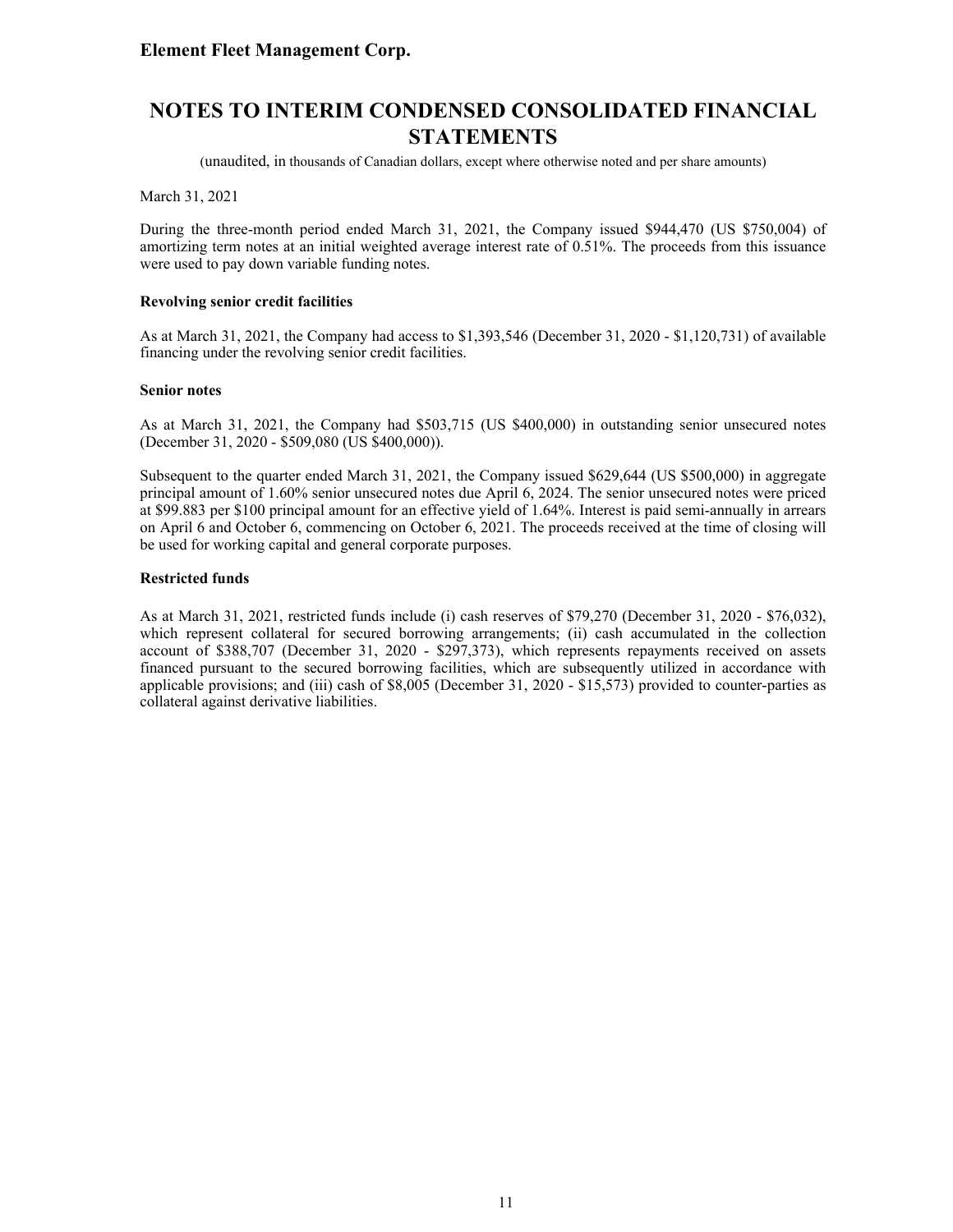(unaudited, in thousands of Canadian dollars, except where otherwise noted and per share amounts)

March 31, 2021

### **7. CONVERTIBLE DEBENTURES**

Convertible debentures consist of:

|                   |                        |                                               |                                        | As at March 31, 2021    |                          |                 |                       |
|-------------------|------------------------|-----------------------------------------------|----------------------------------------|-------------------------|--------------------------|-----------------|-----------------------|
| <b>Issue Date</b> | Final<br>maturity date | <b>Conversion price</b><br>per share $^{(1)}$ | <b>Interest</b><br>rate <sup>(2)</sup> | Face<br>value           | <b>Deferred</b><br>costs | <b>Discount</b> | Net carrying<br>value |
|                   |                        | S                                             | $\frac{0}{0}$                          | \$                      | \$                       | S               | \$                    |
| April 5, 2019     | June 30, 2024          | 12.05                                         | 4.250                                  | 172,500                 | (4,266)                  | (12,794)        | 155,440               |
|                   |                        |                                               |                                        |                         |                          |                 |                       |
|                   |                        |                                               |                                        | As at December 31, 2020 |                          |                 |                       |
| <b>Issue Date</b> | Final maturity<br>date | Conversion price<br>per share                 | Interest<br>rate $^{(2)}$              | Face<br>value           | Deferred<br>costs        | Discount        | Net carrying<br>value |
|                   |                        | \$                                            | $\%$                                   | \$                      | \$                       | \$              | \$                    |
| April 5, 2019     | June 30, 2024          | 12.05                                         | 4.250                                  | 172,500                 | (4,567)                  | (13,666)        | 154,267               |

1. There was no change to the conversion price from the date of issuance for the April 5, 2019 issuance.

2. Stated interest rate on principal face value.

#### **May 29, 2015 Issuance**

On June 30, 2020, the \$567,200 4.25% extendible convertible unsecured subordinated debentures matured and were repaid in full, including accrued interest, by the Company, on June 29, 2020, in accordance with the Trust Indenture.

### **8. SHARE CAPITAL**

The Company is currently authorized to issue (i) an unlimited number of common shares without nominal or par value and (ii) an unlimited number of preferred shares, issuable in series.

|                                   | <b>Common shares</b> |             |
|-----------------------------------|----------------------|-------------|
|                                   | <b>Shares</b><br>#   | Amount<br>S |
| Balance, December 31, 2019        | 436,509,117          | 3,127,714   |
| Share issuance                    | 1,677,274            | 18,140      |
| Share repurchase                  | (762, 100)           | (5,500)     |
| Exercise of options               | 2,851,002            | 40,025      |
| <b>Balance, December 31, 2020</b> | 440,275,293          | 3,180,379   |
| Share repurchase                  | (7,844,886)          | (56, 814)   |
| Exercise of options               | 1,738,601            | 29,300      |
| Balance, March 31, 2021           | 434,169,008          | 3,152,865   |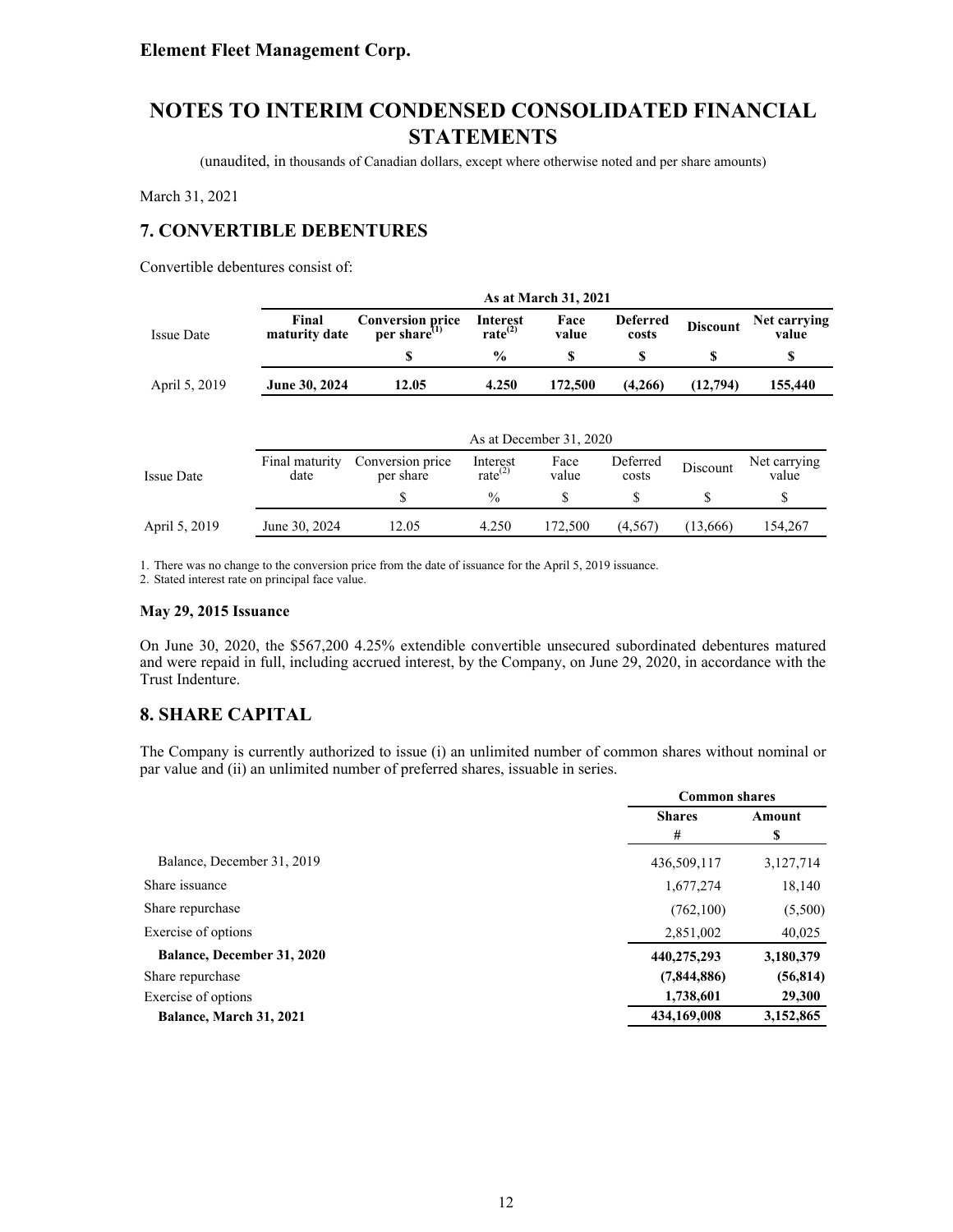(unaudited, in thousands of Canadian dollars, except where otherwise noted and per share amounts)

March 31, 2021

### **Share Repurchase**

On November 4, 2020, the TSX approved the Company's notice of intention to commence a Normal Course Issuer Bid (the "NCIB"). The NCIB allows the Company to repurchase on the open market (or as otherwise permitted), at its discretion during the period commencing on November 10, 2020 and ending on the earlier of November 9, 2021 or the completion of purchases under the NCIB, up to 43,929,594 common shares of the Company, subject to the normal terms and limitations of such bids. Under this bid for the three-month period ended March 31, 2021, 7,844,886 common shares have been repurchased for cancellation for \$104,482, including commission, at a volume weighted average price of \$13.01 per common share. The Company applies trade date accounting in determining the date on which the share repurchase is reflected in the consolidated financial statements. Trade date accounting is the date on which the Company commits itself to purchase the shares.

#### **Issuance of common shares**

On October 1, 2018, Element announced the adoption of a dividend reinvestment plan ("DRIP"). The DRIP provides eligible shareholders an opportunity to reinvest their eligible cash dividends for additional common shares at a discount of 2% to the prevailing market price of the common shares on the TSX, which discount may be changed or eliminated by the Board of Element from time to time. To be eligible to participate in the DRIP, shareholders must be resident in Canada. Shareholders residing outside of Canada are not eligible to participate in the DRIP. For the three-month period ended March 31, 2021, the Company issued nil common shares under the DRIP (March 31, 2020 - 412,908 common shares).

On October 27, 2020, the Board approved the termination of the DRIP. No future dividends will be eligible for the DRIP.

### **Common share dividends**

For the three-month period ended March 31, 2021, the Company declared \$28,259 in common share dividends or \$0.065 per common share (March 31, 2020 - \$19,723 or \$0.045 per common share).

As at March 31, 2021, the accrued common share dividends were \$28,259 (December 31, 2020 – \$28,623).

#### **Increase in Common Share Dividend**

On October 27, 2020, the Board approved the increase in the quarterly common share dividend from \$0.045 to \$0.065 per share.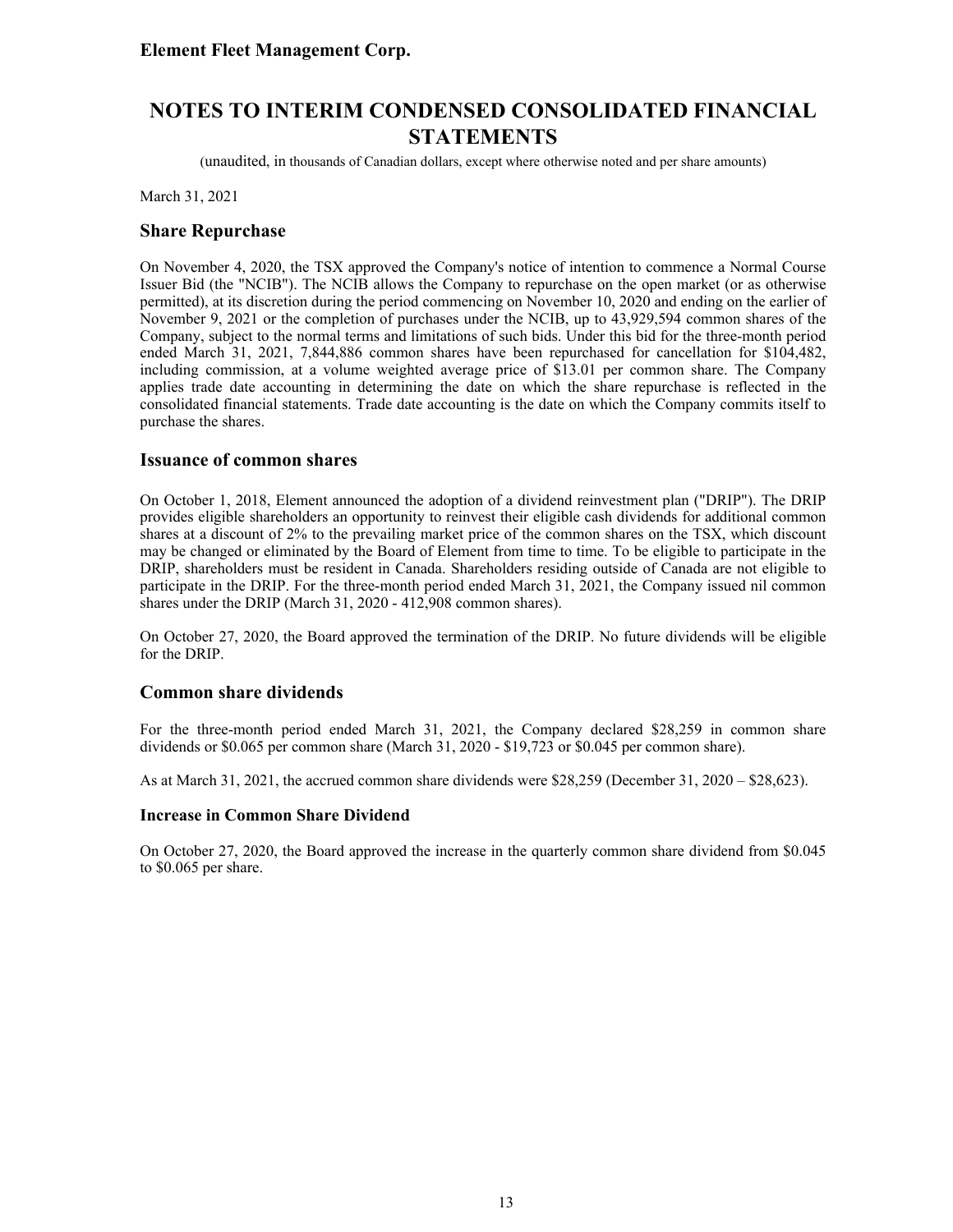(unaudited, in thousands of Canadian dollars, except where otherwise noted and per share amounts)

March 31, 2021

### **Preferred shares**

The Company's cumulative 5-Year rate reset Preferred Shares series as at March 31, 2021 consist of the following:

| <b>Series</b> | <b>Issue date</b>    | Interest rate     | <b>Gross</b> | After tax transaction costs Net proceeds |         | <b>Shares</b> |
|---------------|----------------------|-------------------|--------------|------------------------------------------|---------|---------------|
|               |                      | $\frac{0}{0}$     |              | S                                        |         | #             |
| A             | December 17, 2013    | 6.93 <sup>1</sup> | 115,000      | 4.625                                    | 110,375 | 4,600,000     |
|               | <b>March 7, 2014</b> | $6.21^{2}$        | 128,160      | 3.416                                    | 124,744 | 5,126,400     |
| E             | June 18, 2014        | $5.903^3$         | 133,048      | 3,054                                    | 129,994 | 5,321,900     |
|               | May 5, 2017          | 5.75              | 150,000      | 3.244                                    | 146,756 | 6,000,000     |

1. On December, 20, 2018, Preferred Shares Series A dividend rate was reset from 6.60% to 6.93%.

2. On June 21, 2019, Preferred Shares Series C dividend rate was reset from 6.50% to 6.21%.

3. On September 19, 2019, Preferred Shares Series E dividend rate was reset from 6.40% to 5.903%.

### **Series G Preferred Shares Redemption**

On September 30, 2020, the Company redeemed all of its 6,900,000 Series G Preferred Shares for a redemption price equal to \$25.00 per share for a total of \$172,500 together with all accrued and unpaid dividends.

### **Preferred share dividends**

For the three-month period ended March 31, 2021, the Company declared \$8,103 in preferred share dividends (March 31, 2020 – \$10,906).

As at March 31, 2021, the accrued preferred share dividends were \$89 (December 31, 2020 – \$120).

### **9. SHARE-BASED COMPENSATION**

Share-based compensation expense consists of the following:

|                             |           | Three-month period ended |  |
|-----------------------------|-----------|--------------------------|--|
|                             | March 31, | March 31.<br>2020        |  |
|                             | 2021      |                          |  |
|                             | S         | \$                       |  |
| (a) Stock options           | 171       | 337                      |  |
| (b) Deferred share units    | 339       | 380                      |  |
| (c) Performance share units | 2,012     | 2,698                    |  |
| (d) Restricted share units  | 2,718     | 2,022                    |  |
|                             | 5,240     | 5,437                    |  |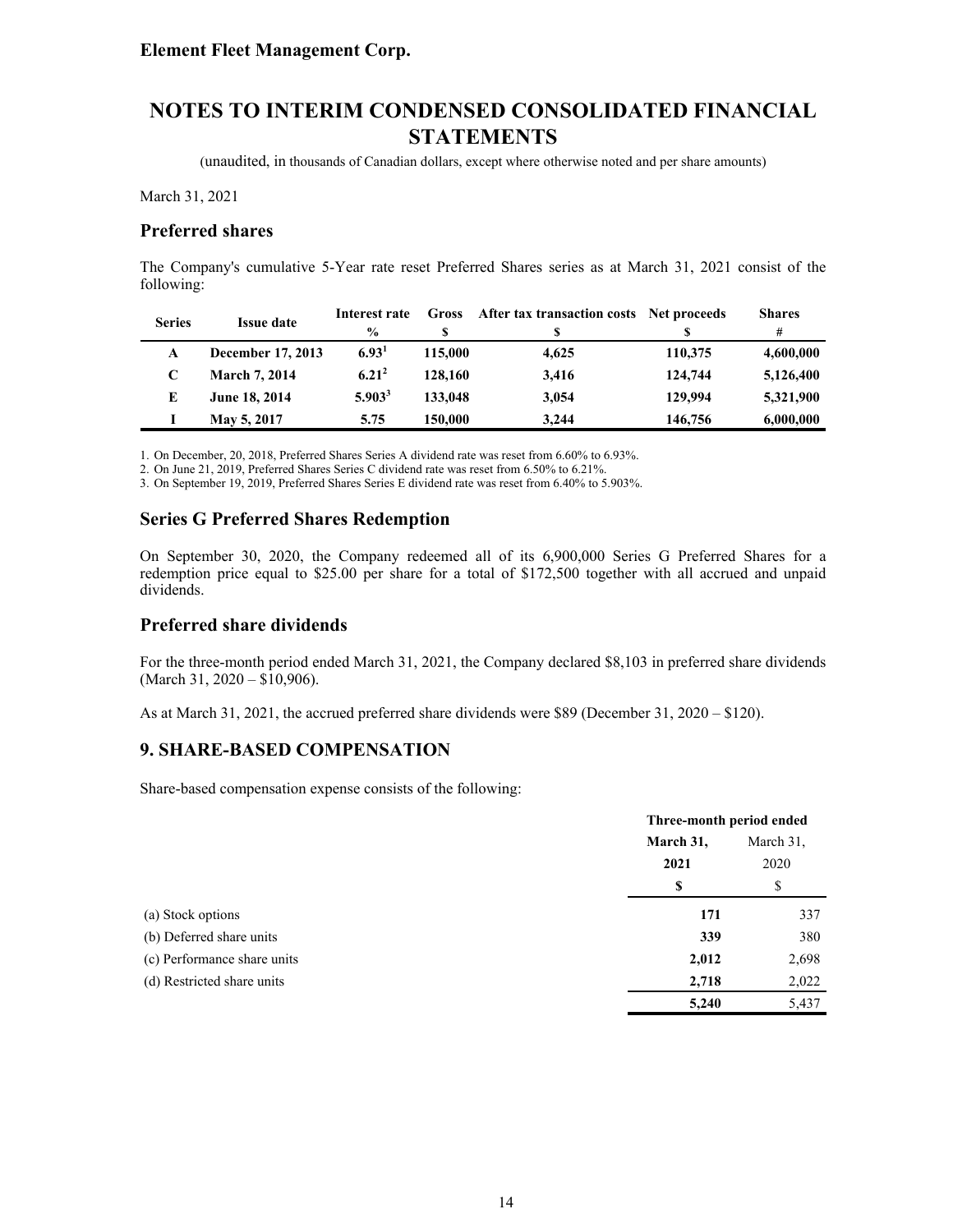(unaudited, in thousands of Canadian dollars, except where otherwise noted and per share amounts)

March 31, 2021

### **(a) Stock options**

The changes in the number of stock options during the periods were as follows:

|                                | Number of<br>options | Weighted<br>average<br>exercise price |  |
|--------------------------------|----------------------|---------------------------------------|--|
|                                | #                    | \$                                    |  |
| Outstanding, December 31, 2019 | 16,412,433           | 10.26                                 |  |
| Forfeited                      | (62,984)             | 8.69                                  |  |
| Expired                        | (1, 565, 163)        | 12.13                                 |  |
| Exercised $^{(1)}$             | (3,761,627)          | 10.22                                 |  |
| Outstanding, December 31, 2020 | 11,022,659           | 10.01                                 |  |
| Forfeited                      | (17, 483)            | 11.21                                 |  |
| Expired                        | (399, 562)           | 12.26                                 |  |
| Exercised $(1)$                | (2,005,591)          | 12.06                                 |  |
| Outstanding, March 31, 2021    | 8,600,023            | 9.42                                  |  |

1. Weighted average share price of options exercised for the three-month period ended March 31, 2021 was \$13.32 (year-ended December 31,  $2020 - $12.45$ ).

### **(b) Deferred share units, performance share units and restricted share units**

|                                       | Deferred share<br>units | Performance<br>share units | <b>Restricted</b><br>share units |
|---------------------------------------|-------------------------|----------------------------|----------------------------------|
|                                       | #                       | #                          | #                                |
| Outstanding, December 31, 2019        | 682,703                 | 1,507,806                  | 1,896,940                        |
| Granted                               | 176,534                 | 578,018                    | 786,848                          |
| Forfeited                             |                         | (1,388)                    | (102, 527)                       |
| Redeemed                              | (225, 266)              | (203, 186)                 | (1,071,054)                      |
| <b>Outstanding, December 31, 2020</b> | 633,971                 | 1,881,250                  | 1,510,207                        |
| Granted                               | 35,453                  | 778,224                    | 833,526                          |
| Forfeited                             |                         |                            | (24, 613)                        |
| Redeemed                              |                         | (569, 552)                 | (392, 727)                       |
| Outstanding, March 31, 2021           | 669,424                 | 2,089,922                  | 1,926,393                        |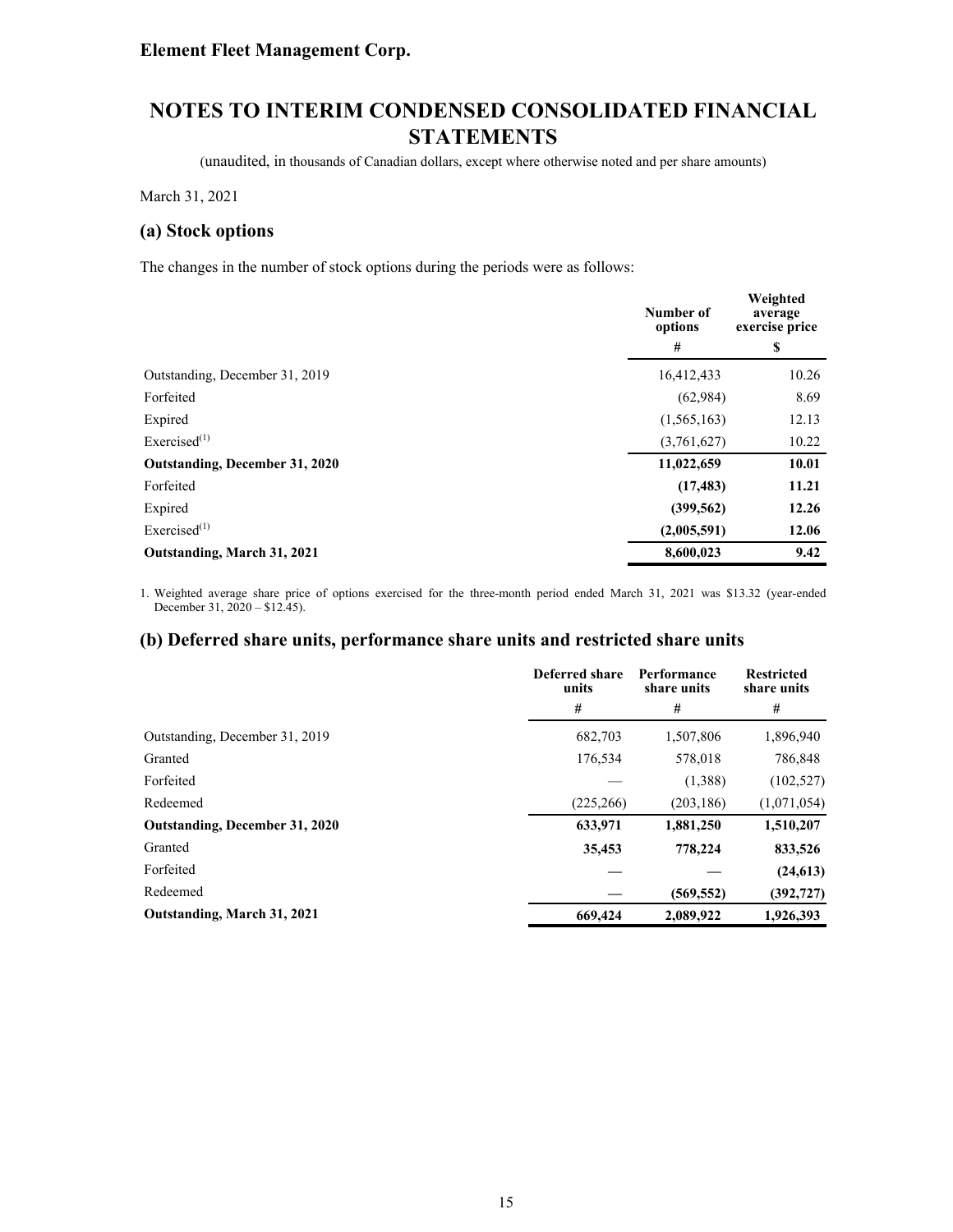# **NOTES TO INTERIM CONDENSED CONSOLIDATED FINANCIAL STATEMENTS**

(unaudited, in thousands of Canadian dollars, except where otherwise noted and per share amounts)

March 31, 2021

#### **10. REVENUE**

Set out below is the disaggregation of the Company's revenue before interest expense.

|                                                  | Three-month period ended |            |
|--------------------------------------------------|--------------------------|------------|
|                                                  | March 31,                | March 31,  |
|                                                  | 2021                     | 2020       |
|                                                  | S                        | \$         |
| <b>Major service lines</b>                       |                          |            |
| Interest income, net                             | 104,111                  | 140,682    |
| Rental revenue                                   | 153,873                  | 163,375    |
| Gain on sale of equipment under operating leases | 19,122                   | 11,080     |
| Depreciation of equipment under operating leases | (111, 892)               | (114, 820) |
| Financing revenue before interest expense        | 165,214                  | 200,317    |
| Other service revenue, net                       | 89,791                   | 99,490     |
| Vehicle sales and end of contract fees           | 24,698                   | 26,357     |
| Service and other revenue, net                   | 114,489                  | 125,847    |
| Syndication revenue, net                         | 23,089                   | 26,087     |
| Net revenue before interest expense              | 302,792                  | 352,251    |
| Primary geographical markets                     |                          |            |
| US and Canada                                    | 209,608                  | 278,897    |
| Australia and New Zealand                        | 57,791                   | 42,910     |
| Mexico                                           | 35,393                   | 30,444     |
| Net revenue before interest expense              | 302,792                  | 352,251    |
| Timing of revenue recognition                    |                          |            |
| Revenue earned at a point in time                | 109,835                  | 114,668    |
| Revenue earned over time                         | 192,957                  | 237,583    |
| Net revenue before interest expense              | 302,792                  | 352,251    |

Revenue earned at a point in time includes gain on sale of equipment under operating leases, commissions from repairs due to accidents, fuel, title and registration fees, syndication revenue, and vendor commissions. Revenue earned over time includes interest income and rental revenue, fleet maintenance and accident management fees, and telematics fees.

#### **(A) Contract balances**

|                 | 2021   | As at March 31, As at December 31,<br>2020 |
|-----------------|--------|--------------------------------------------|
|                 |        |                                            |
| Contract assets | 14.252 | 15.214                                     |

Contract assets represent the costs the Company incurs to enter into service contracts with customers including certain commissions. Contract assets are recorded in the unamortized deferred costs and subsidies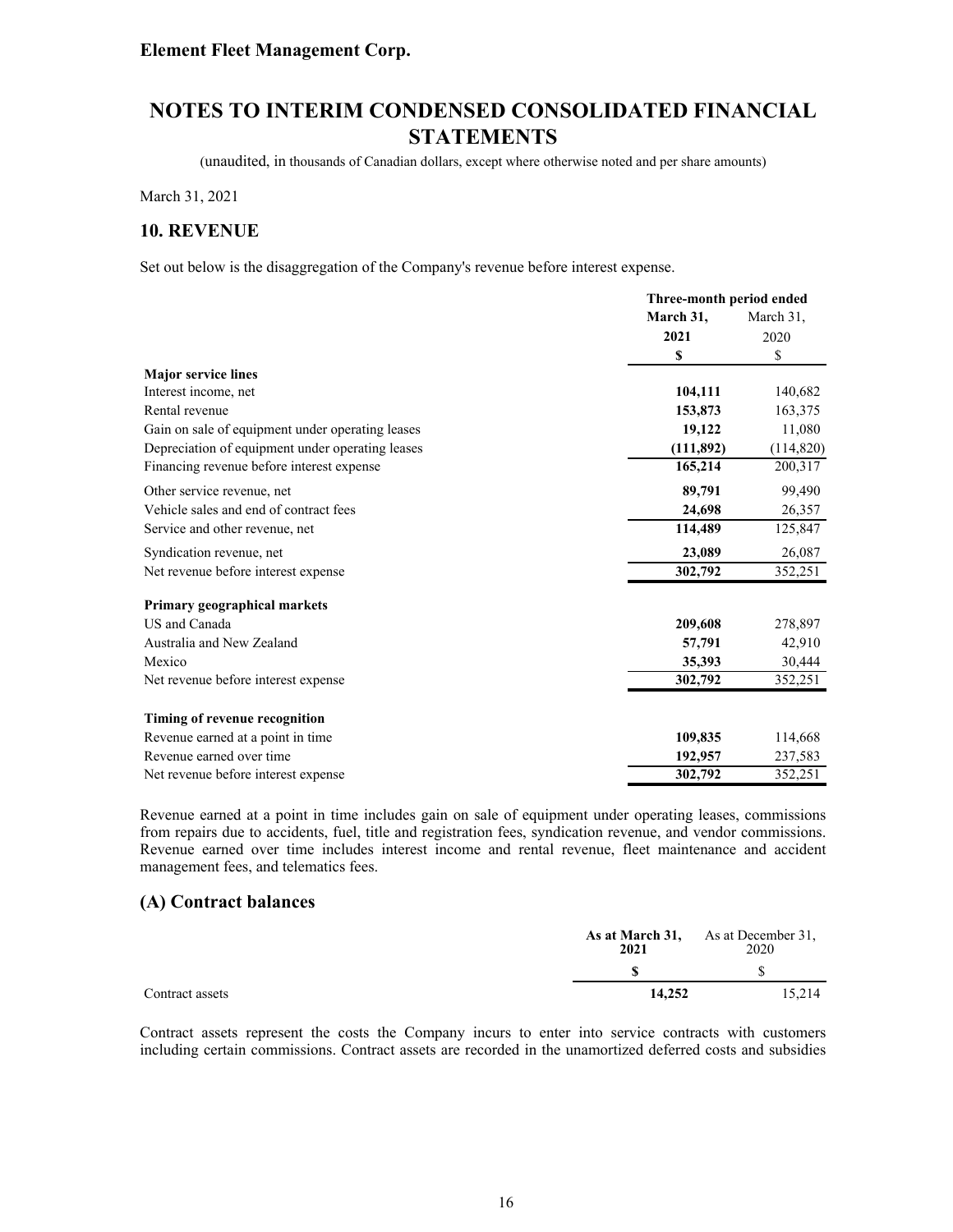(unaudited, in thousands of Canadian dollars, except where otherwise noted and per share amounts)

March 31, 2021

line within note 3. For the three-month period ended March 31, 2021, the Company has recorded \$3,090 of amortization on its service contract assets (March 31, 2020 - \$2,434).

### **B) Performance obligations**

*Fixed-fee Service Contracts.* The Company provides separately priced and contracted service contracts to its fleet clients that range from fuel cards, accident management services, and maintenance services. These service contracts generally have open-ended terms and can be in place as long as the client uses the underlying vehicle that is being serviced. Fees are billed monthly and revenue is recognized over the term of the agreement proportionally over the passage of time.

### **11. INCOME TAXES**

The Company calculates the period income tax expense using the tax rate that would be applicable to the expected total annual earnings. IAS 34 requires this annual tax rate to be reviewed each quarter and applied to the profits earned to date.

The effective income tax rate was 23.63% for the three-month period ended March 31, 2021, (three-month period ended March 31, 2020 - 17.38% ). The year-to-date effective tax rate is higher than prior years reflecting year-over-year variances in pre-tax net income and other tax related adjustments.

### **12. EARNINGS PER SHARE**

Basic earnings per share is as follow:

|                                                                       | Three-month period ended |             |           |             |
|-----------------------------------------------------------------------|--------------------------|-------------|-----------|-------------|
|                                                                       | March 31,                |             | March 31, |             |
|                                                                       |                          | 2021        |           | 2020        |
|                                                                       |                          | \$          |           | S           |
| Net income attributable to shareholders                               |                          | 95,529      |           | 79,358      |
| Cumulative dividends on preferred shares                              |                          | (8,103)     |           | (10, 906)   |
| Net income available to common shareholders                           |                          | 87,426      |           | 68,452      |
| Weighted average number of common shares outstanding – basic (number) |                          | 438,502,648 |           | 437,298,980 |
| Basic earnings per share                                              |                          | 0.20 S      |           | 0.16        |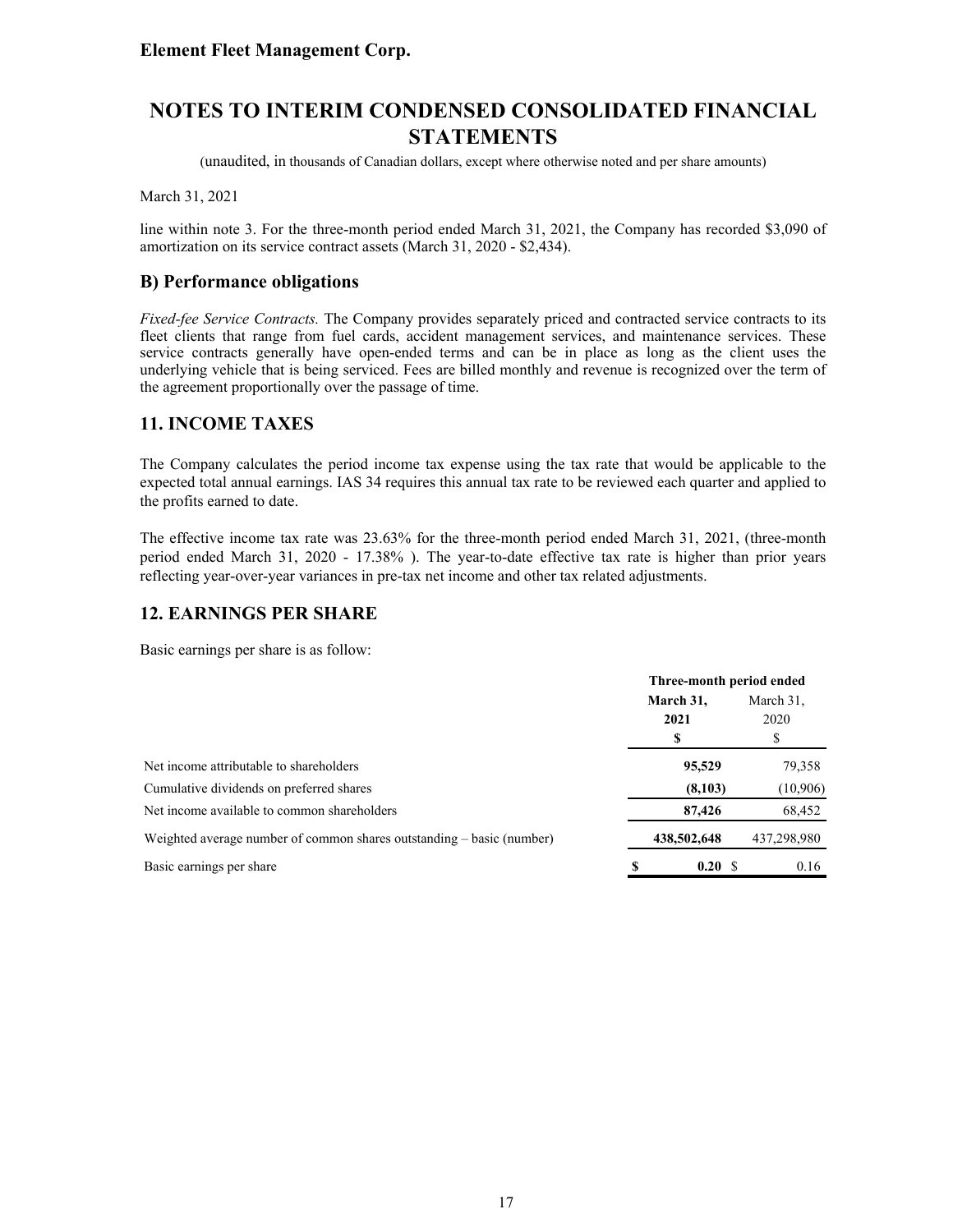# **NOTES TO INTERIM CONDENSED CONSOLIDATED FINANCIAL STATEMENTS**

(unaudited, in thousands of Canadian dollars, except where otherwise noted and per share amounts)

March 31, 2021

Diluted earnings per share is as follows for:

|                                                                                      | Three-month period ended |             |           |             |
|--------------------------------------------------------------------------------------|--------------------------|-------------|-----------|-------------|
|                                                                                      | March 31,                |             | March 31, |             |
|                                                                                      |                          | 2021        |           | 2020        |
|                                                                                      |                          | S           |           | ъ           |
| Net income available to common shareholders adjusted for the effects of dilution     |                          | 89,061      |           | 70,179      |
| Weighted average number of common shares outstanding – basic (number) <sup>(1)</sup> |                          | 438,502,648 |           | 437,298,980 |
| Convertible debentures (number)                                                      |                          | 14,315,353  |           | 14,315,353  |
| Dilutive stock options and warrants (number)                                         |                          | 2,089,723   |           | 1,060,529   |
| Weighted average number of common shares outstanding – diluted (number)              |                          | 454,907,724 |           | 452,674,862 |
| Diluted earnings per share                                                           |                          | 0.20 S      |           | 0.16        |

1. Prior year weighted average number of common shares outstanding has been adjusted for the impact of the issuance of shares under the DRIP by 8,251 shares for the three-month period ended March 31, 2020.

Instruments outstanding as at March 31, 2021 that could potentially dilute basic earnings per share in the future, but were not included in the calculation of diluted earnings per share because they were anti-dilutive, included 855,750 stock options for the three-month period ended March 31, 2021 (March 31, 2020 - 9,975,067 stock options).

In addition, the 2015 convertible debentures (note 7) were excluded from the diluted earnings per share calculation for the three-month period ended March 31, 2020 as they were anti-dilutive.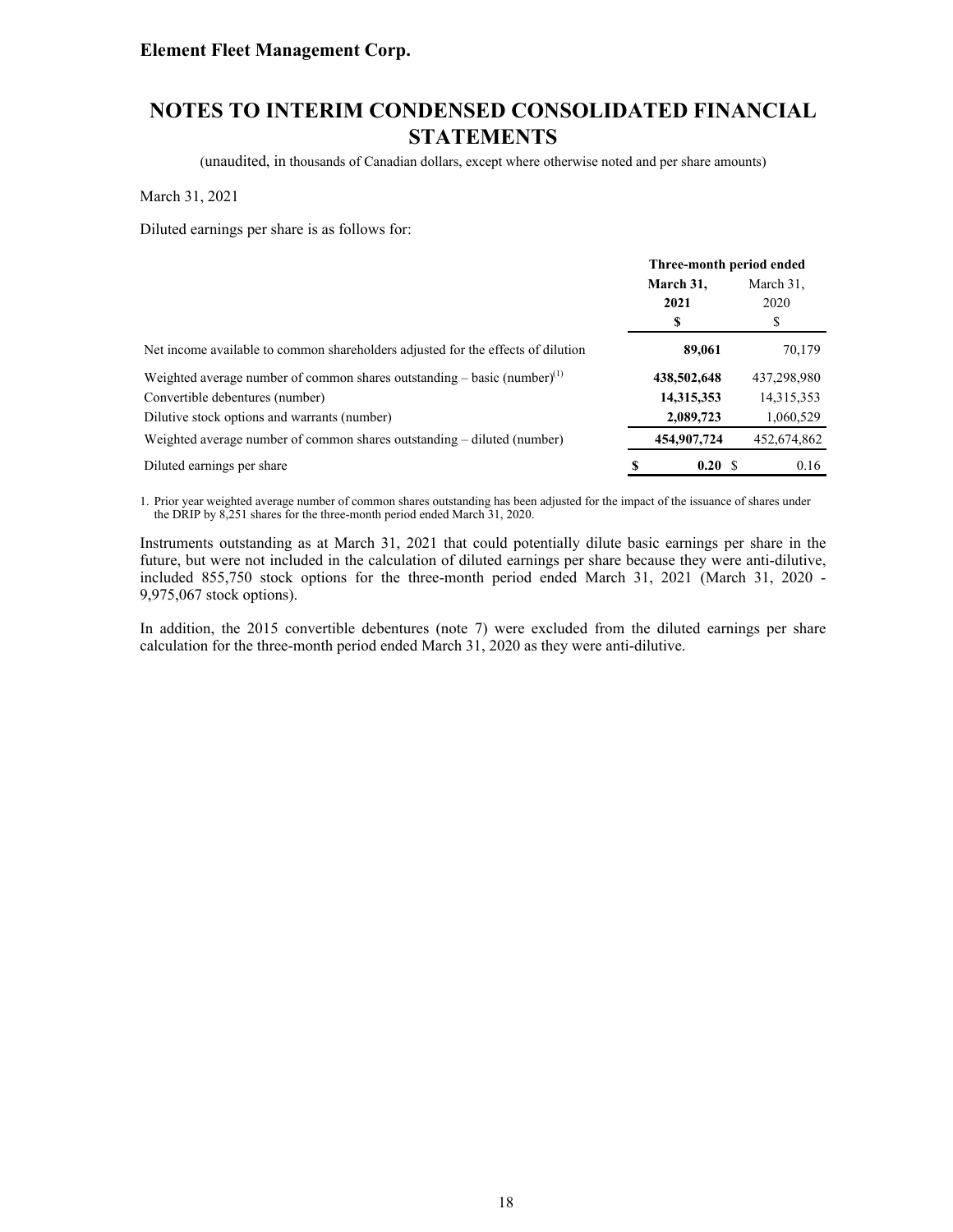(unaudited, in thousands of Canadian dollars, except where otherwise noted and per share amounts)

March 31, 2021

### **13. CAPITALIZATION**

The Company's objectives when managing capital are to ensure sufficient liquidity to support its financial objectives and strategic plans, to ensure its financial covenants are met and to maximize shareholder value. Element's funding activities are well diversified by facility, geography, investor, and lender and include both secured and unsecured sources.

The Company's capitalization is as follows, as at:

| As at                                   | March 31,<br>2021 | December 31.<br>2020 |
|-----------------------------------------|-------------------|----------------------|
| (in \$000's)                            | \$                | \$                   |
| Cash                                    | 40,537            | 8,789                |
| Unsecured debt                          |                   |                      |
| Senior credit facilities                | 1,250,957         | 1,551,939            |
| 4.250% Convertible Debentures due 2024  | 155,440           | 154,267              |
| 3.850% Senior Notes due 2025            | 503,715           | 509,080              |
| Vehicle Management Asset-Backed Debt    |                   |                      |
| Revolving term notes in amortization    | 4,267,287         | 4,005,371            |
| Variable funding notes                  | 3,060,470         | 3,768,395            |
| Other                                   | 42,826            | 44,841               |
| Deferred financing costs                | (31,614)          | (29, 911)            |
| Hedge accounting fair value adjustments | 10,411            | 14,621               |
| <b>Total debt</b>                       | 9,259,492         | 10,018,603           |
| Shareholders' equity                    |                   |                      |
| Common share capital                    | 3,152,865         | 3,180,379            |
| Preferred share capital                 | 511,869           | 511,869              |
| Other                                   | 25,251            | 91,869               |
| <b>Total Shareholders' Equity</b>       | 3,689,985         | 3,784,117            |
| <b>Total Capitalization</b>             | 12,949,477        | 13,802,720           |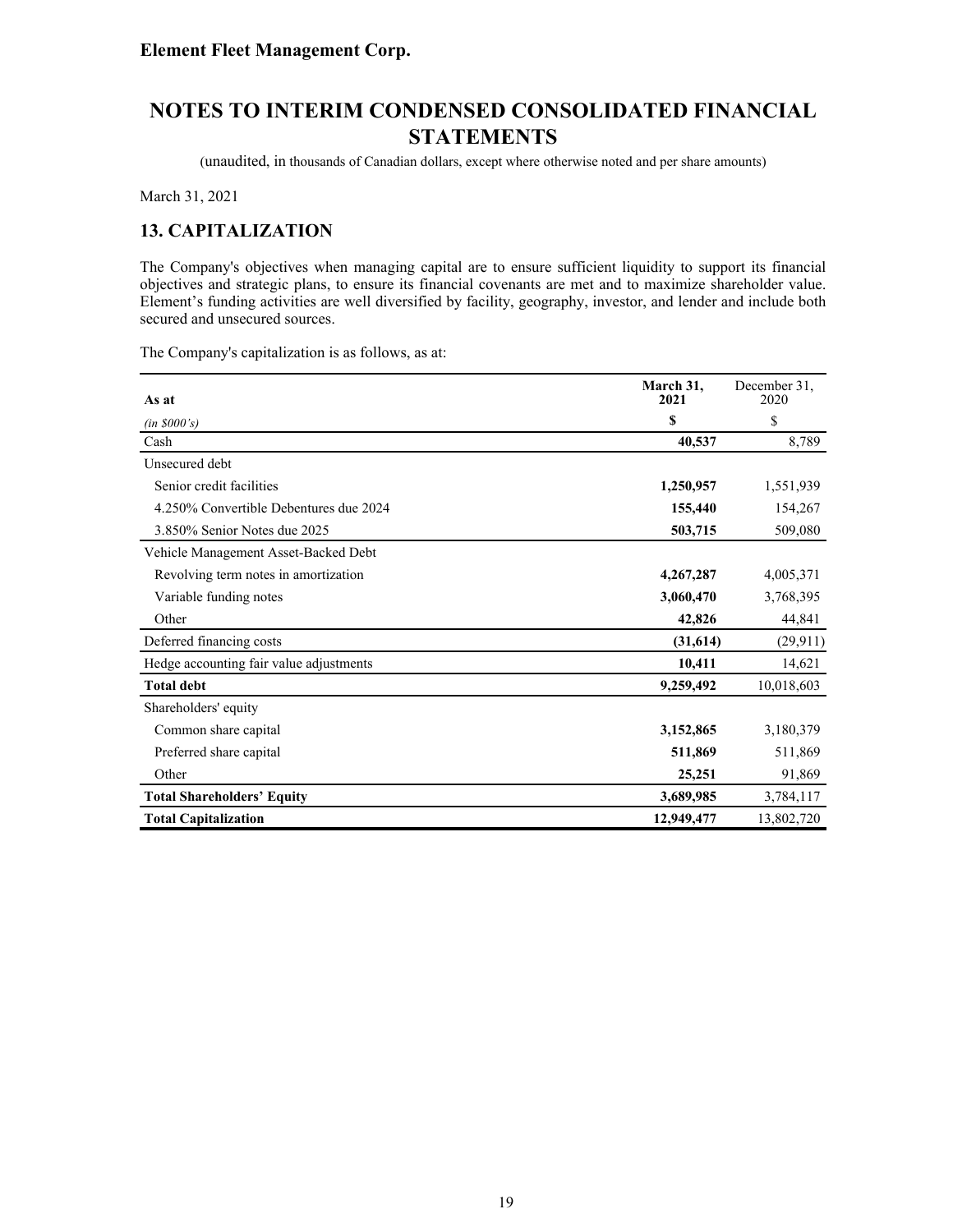(unaudited, in thousands of Canadian dollars, except where otherwise noted and per share amounts)

March 31, 2021

### **14. GEOGRAPHIC INFORMATION**

The Company primarily operates in the US and Canada, Australia and New Zealand, and Mexico.

Selected geographic assets are as follows:

|                                                   | As at March 31, 2021                                                                 |           |                  |                                 |            | As at December 31, 2020 |           |            |
|---------------------------------------------------|--------------------------------------------------------------------------------------|-----------|------------------|---------------------------------|------------|-------------------------|-----------|------------|
|                                                   | Australia<br><b>US</b> and<br>and New<br>Mexico<br><b>Total</b><br>Zealand<br>Canada |           | US and<br>Canada | Australia<br>and New<br>Zealand | Mexico     | Total                   |           |            |
|                                                   | S                                                                                    | S         | S                | \$                              | S          | ¢                       | \$        | S          |
| <b>Select assets</b>                              |                                                                                      |           |                  |                                 |            |                         |           |            |
| Finance receivables                               | 7,755,523                                                                            | 397.388   | 408.047          | 8.560.958                       | 8,675,701  | 410,268                 | 475,653   | 9,561,622  |
| Equipment under operating leases                  | 39,958                                                                               | 1,289,771 | 800.094          | 2,129,823                       | 43,255     | 1,334,370               | 779.602   | 2,157,227  |
| Goodwill and intangible assets                    | 1,989,246                                                                            | 31,212    | 3,506            | 2,023,964                       | 2,002,565  | 32,090                  | 3,064     | 2,037,719  |
| Property, equipment and leasehold<br>improvements | 78.605                                                                               | 16.017    | 11.363           | 105,985                         | 82,572     | 17.478                  | 12,302    | 112,352    |
|                                                   | 9,863,332                                                                            | 1.734.388 | 1.223.010        | 12,820,730                      | 10.804.093 | 1.794.206               | 1.270.621 | 13,868,920 |

Geographic selected assets are based on the location of the assets.

### **15. LEASES**

The Company leases its office space and certain office equipment. The Company accounts for the lease components (fixed payments including rent and variable payments that depend on an index or rate) separately from the non-lease components (e.g. common-area maintenance costs).

Most leases include one or more options to renew, with renewal terms that can extend the lease term from one to 10 years or more. The exercise of lease renewal options is at the sole discretion of the Company and is included in determining the lease liability and ROU asset if the Company assesses it is highly likely to exercise the lease renewal options at the inception of the lease. Subsequent to the inception of the lease, management continues to evaluate the likelihood of exercising the lease renewal options to ensure it aligns with the Company's business strategy. Adjustments to the lease liability and ROU asset as a result of a modification to the expected lease term are made in accordance with IFRS 16.

The depreciable life of assets and leasehold improvements are limited by the expected lease term, unless there is a transfer of title or purchase option reasonably certain of exercise. Certain of the Company's leases include rental payments adjusted periodically for inflation. The Company's lease agreements do not contain any material residual value guarantees or material restrictive covenants.

Management evaluates all facilities to ensure the Company's footprint continues to support business activities, employees and client needs. In support of this and to align with the Company's growth strategy, the Company closed certain facilities in the US, Canada, Australia and New Zealand during the year-ended December 31, 2020. As a result, the Company recorded an impairment charge of \$4,113 through Transformation on the right of use, property, plant, and equipment assets at the closed facilities. The remaining lease liability for the closed facilities was \$3,372 as at March 31, 2021 (December 31, 2020 - \$3,580).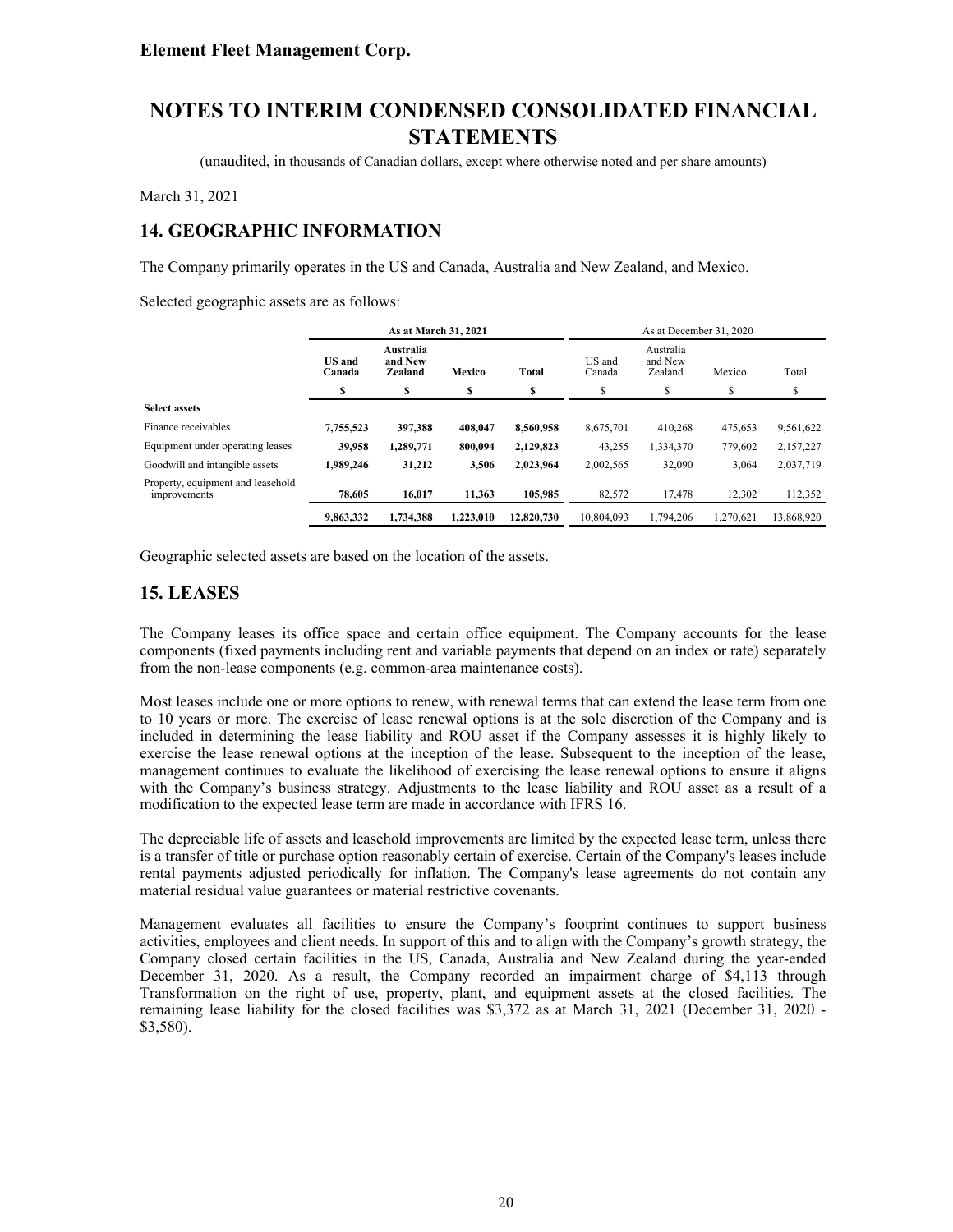# **NOTES TO INTERIM CONDENSED CONSOLIDATED FINANCIAL STATEMENTS**

(unaudited, in thousands of Canadian dollars, except where otherwise noted and per share amounts)

March 31, 2021

|                    |                                                                               | As at March 31, As at December<br>2021 | 31, 2020 |
|--------------------|-------------------------------------------------------------------------------|----------------------------------------|----------|
|                    |                                                                               |                                        |          |
| <b>Assets</b>      | <b>Classification</b>                                                         |                                        |          |
|                    | Right-of-use assets Buildings, net of accumulated depreciation <sup>(1)</sup> | 72.631                                 | 76,067   |
| <b>Liabilities</b> | Classification                                                                |                                        |          |
| Lease liabilities  | Accounts payable and accrued liabilities                                      | 80,924                                 | 84.970   |

1. As at March 31, 2021, right-of-use assets are recorded net of accumulated amortization of \$33,549 (December 31, 2020 - \$31,134).

|                                      |                               | Three-month period ended   |                   |  |
|--------------------------------------|-------------------------------|----------------------------|-------------------|--|
|                                      |                               | March 31,<br>2021          | March 31,<br>2020 |  |
| Lease cost                           | <b>Classification</b>         | \$                         | \$                |  |
| Amortization of leased assets        | Depreciation and amortization | 2,918                      | 3,630             |  |
| Interest on lease liabilities        | Interest expense              | 600                        | 742               |  |
| Net lease cost                       |                               | 3,518                      | 4,372             |  |
| <b>Maturity of lease liabilities</b> |                               | As at March 31, 2021<br>\$ |                   |  |
| 2021                                 |                               |                            | 8,570             |  |
| 2022                                 |                               |                            | 11,669            |  |
| 2023                                 |                               |                            | 10,401            |  |
| 2024                                 |                               |                            | 5,998             |  |
| 2025                                 |                               |                            | 4,476             |  |
| Thereafter                           |                               |                            | 39,810            |  |
|                                      |                               |                            |                   |  |

| Lease Term and Discount Rate                  | As at March 31, As at December<br>2021 | 31.2020  |
|-----------------------------------------------|----------------------------------------|----------|
| Weighted-average remaining lease term (years) | 11.5                                   | 11.6     |
| Weighted-average discount rate                | 2.96%                                  | $2.95\%$ |

### **16. FAIR VALUE OF FINANCIAL INSTRUMENTS**

Fair value is defined as the price that would be received to sell an asset, or paid to transfer a liability, between market participants in an orderly transaction in the principal market at the measurement date under current market conditions (i.e., the exit price). The determination of fair value requires judgment and is based on market information, where available and appropriate. Fair value measurements are categorized into three levels within a fair value hierarchy (Level 1, 2, or 3) based on the valuation inputs used in measuring the fair value, as outlined below.

• Level 1 – Unadjusted quoted market prices in active markets for identical assets or liabilities the Company can access at the measurement date. Bid prices, ask prices or prices within the bid and ask,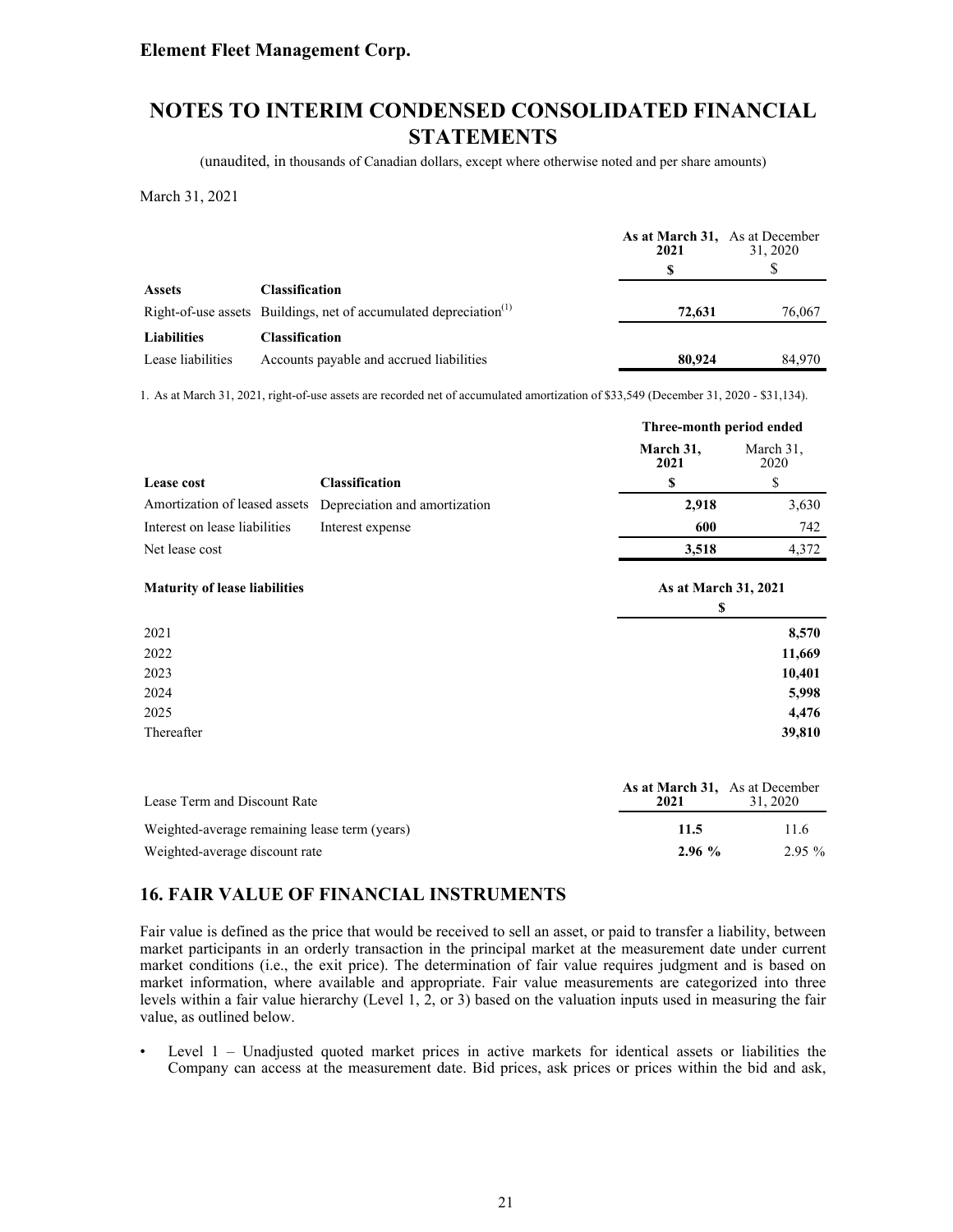(unaudited, in thousands of Canadian dollars, except where otherwise noted and per share amounts)

March 31, 2021

which are the most representative of the fair value, are used as appropriate to measure fair value. Fair value is best evidenced by an independent quoted market price for the same instrument in an active market. An active market is one where transactions are occurring with sufficient frequency and volume to provide quoted prices on an ongoing basis.

- Level 2 Quoted prices for identical assets or liabilities in markets that are inactive or observable market quotes for similar instruments, or use of valuation techniques where all significant inputs are observable. Inactive markets may be characterized by a significant decline in the volume and level of observed trading activity or through large or erratic bid/offer spreads. In instances where traded markets do not exist or are not considered sufficiently active, we measure fair value using valuation models.
- Level 3 Non-observable or indicative prices or use of valuation techniques where one or more significant inputs are non-observable.

### **Valuation methods and assumptions**

#### **Finance lease receivables, finance loan receivables, and borrowings on finance receivables**

The assertion that the carrying value of the finance receivables and borrowings approximates fair value requires the use of estimates and significant judgment. The finance receivables securing the borrowings were credit scored based on an internal model that is not used in market transactions. They comprise a large number of transactions with commercial clients in different businesses, are secured by liens on various types of equipment and may be guaranteed by third parties and cross collateralized. The fair value of any receivable would be affected by a potential buyer's assessment of the transaction's credit quality, collateral value, guarantees, payment history, yield, term, documents and other legal matters, and other subjective considerations. Value received in a fair market sale transaction would be based on the terms of the sale, the buyer's views of the economic and industry conditions, the Company's and the buyer's tax considerations, and other factors.

#### **Convertible debentures**

The debt component of convertible debentures is recorded at fair value on initial recognition and subsequently carried at amortized cost. The fair market value of the debt component is calculated by discounting the stream of remaining payments at 5.50%, which represents the rate of interest prevailing for instruments of similar terms and risks without the conversion feature.

#### **Derivatives**

The fair values of derivatives are determined by the derivative counterparty using the related interest rate swap curves, foreign exchange forward values, intrinsic values and/or the Company's stock price for the total return swaps.

#### **Investments**

The fair value through profit and loss ("FVTPL") investments are valued based on bids received in the private market or using valuation techniques and/or inputs that are based on unobservable market data.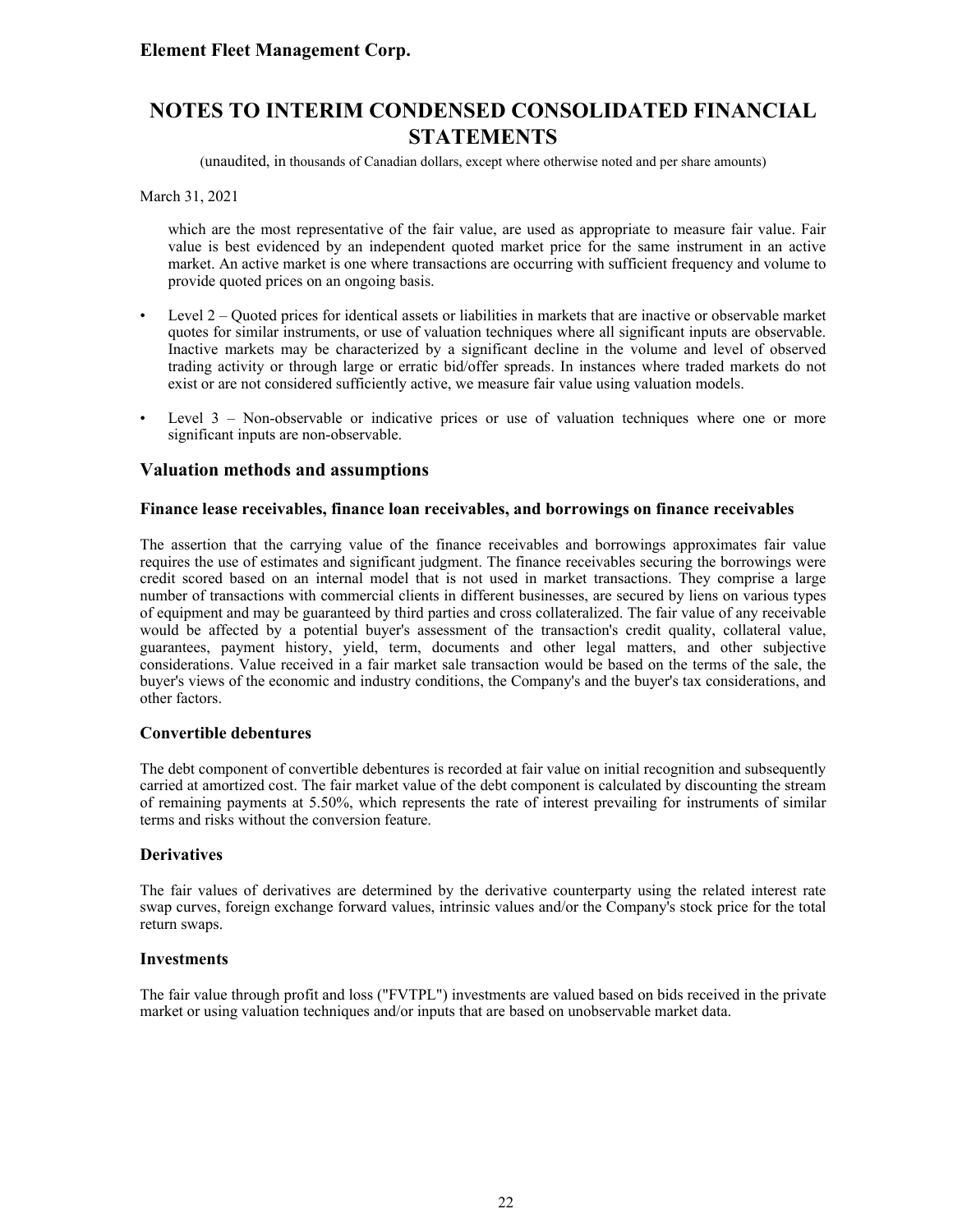(unaudited, in thousands of Canadian dollars, except where otherwise noted and per share amounts)

March 31, 2021

#### **Accounts receivable, accounts payable, and accrued liabilities**

The carrying value of the accounts receivable, accounts payable, and accrued liabilities approximates their fair value.

The tables below summarize the Company's fair value measurement hierarchy for its financial assets and financial liabilities. There were no transfers between Level 2 and Level 3 for the years presented and there were no significant changes in valuation techniques or the range of significant non-observable inputs used in measuring the Company's Level 3 financial assets and liabilities during the year.

|                                             |                   |                                  | As at March 31, 2021           |                                     |                           |
|---------------------------------------------|-------------------|----------------------------------|--------------------------------|-------------------------------------|---------------------------|
|                                             |                   | Level 1                          | Level 2                        | Level 3                             |                           |
|                                             | Carrying<br>value | <b>Ouoted</b><br>market<br>price | Observable<br>market<br>inputs | Non-<br>observable<br>market inputs | <b>Total</b>              |
|                                             | \$                | \$                               | \$                             | \$                                  | $\boldsymbol{\mathsf{S}}$ |
| <b>Financial assets</b>                     |                   |                                  |                                |                                     |                           |
| Assets not carried at fair value            |                   |                                  |                                |                                     |                           |
| Cash                                        | 40,537            | 40,537                           |                                |                                     | 40,537                    |
| Finance lease receivables                   | 8,459,970         |                                  |                                | 8,459,970                           | 8,459,970                 |
| Finance loans receivables                   | 100,988           |                                  |                                | 100,988                             | 100,988                   |
| Accounts receivable and other assets        | 212,039           |                                  |                                | 212,039                             | 212,039                   |
| Assets held at fair value                   |                   |                                  |                                |                                     |                           |
| Derivative financial assets                 |                   |                                  |                                |                                     |                           |
| Interest rate swaps                         | 33,731            |                                  | 33,731                         |                                     | 33,731                    |
| Interest rate caps                          | 93                |                                  | 93                             |                                     | 93                        |
| Equity swaps                                | 8,127             |                                  | 8,127                          |                                     | 8,127                     |
| Investments classified as FVTPL             | 8,835             |                                  |                                | 8,835                               | 8,835                     |
| <b>Total financial assets</b>               | 8,864,320         | 40,537                           | 41,951                         | 8,781,832                           | 8,864,320                 |
| <b>Financial liabilities</b>                |                   |                                  |                                |                                     |                           |
| Liabilities not carried at fair value       |                   |                                  |                                |                                     |                           |
| Accounts payable and accrued<br>liabilities | 972,148           |                                  |                                | 972,148                             | 972,148                   |
| Borrowings on finance receivables           | 9,104,052         |                                  |                                | 9,104,052                           | 9,104,052                 |
| Convertible debentures                      | 155,440           |                                  | 165,438                        |                                     | 165,438                   |
| Liabilities held at fair value              |                   |                                  |                                |                                     |                           |
| Derivative financial liabilities            |                   |                                  |                                |                                     |                           |
| Interest rate swaps                         | 50,376            |                                  | 50.376                         |                                     | 50,376                    |
| <b>Total financial liabilities</b>          | 10,282,016        |                                  | 215,814                        | 10,076,200                          | 10,292,014                |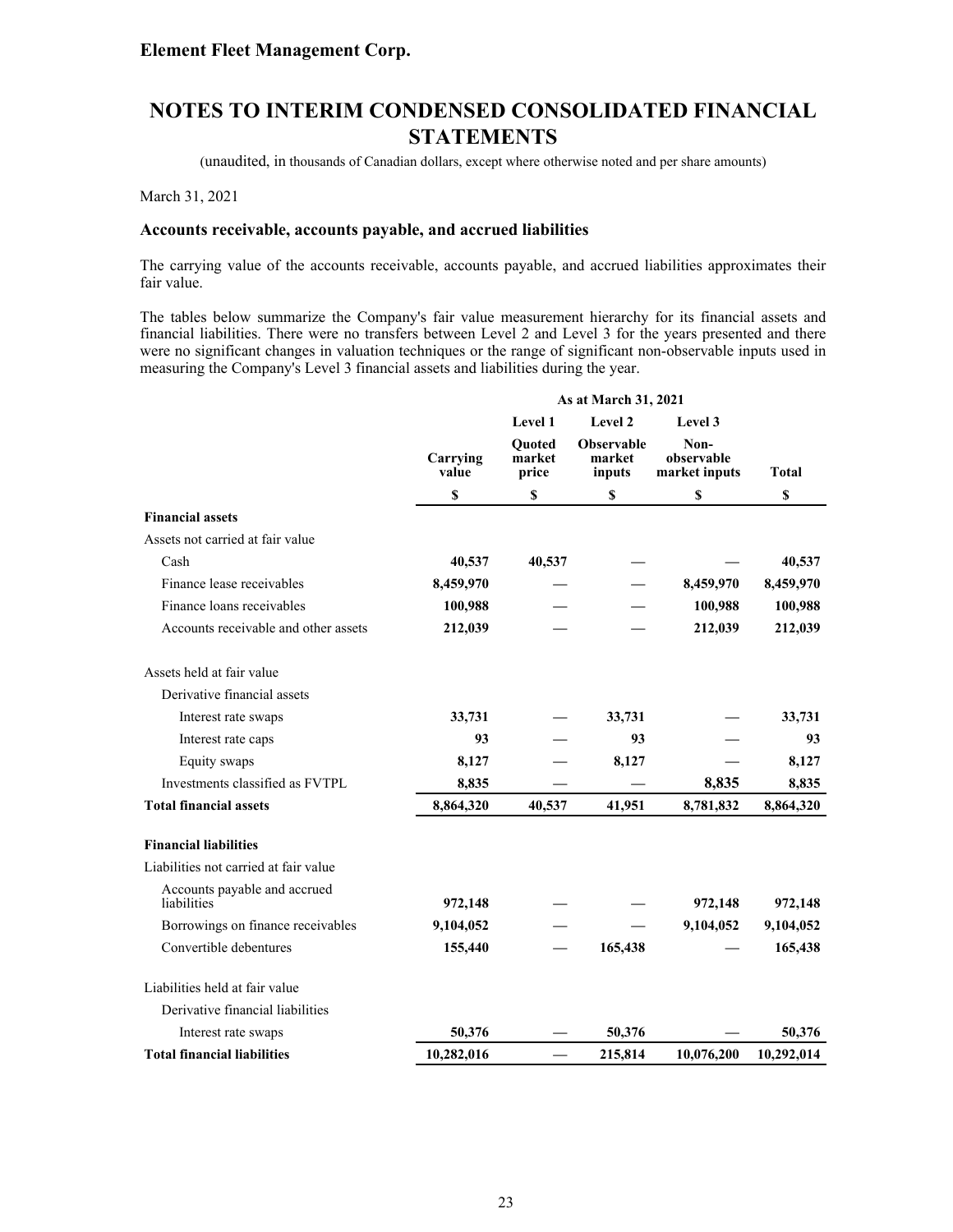# **NOTES TO INTERIM CONDENSED CONSOLIDATED FINANCIAL STATEMENTS**

(unaudited, in thousands of Canadian dollars, except where otherwise noted and per share amounts)

March 31, 2021

|                                             |                   |                           | As at December 31, 2020        |                                     |            |
|---------------------------------------------|-------------------|---------------------------|--------------------------------|-------------------------------------|------------|
|                                             |                   | Level 1                   | Level 2                        | Level 3                             |            |
|                                             | Carrying<br>value | Ouoted<br>market<br>price | Observable<br>market<br>inputs | Non-<br>observable<br>market inputs | Total      |
|                                             | \$                | \$                        | \$                             | \$                                  | \$         |
| <b>Financial assets</b>                     |                   |                           |                                |                                     |            |
| Assets not carried at fair value            |                   |                           |                                |                                     |            |
| Cash                                        | 8,789             | 8,789                     |                                |                                     | 8,789      |
| Finance lease receivables                   | 9,460,104         |                           |                                | 9,460,104                           | 9,460,104  |
| Finance loans receivables                   | 101,518           |                           |                                | 101,518                             | 101,518    |
| Accounts receivable and other assets        | 221,129           |                           |                                | 221,129                             | 221,129    |
| Assets held at fair value                   |                   |                           |                                |                                     |            |
| Derivative financial assets                 |                   |                           |                                |                                     |            |
| Interest rate swaps                         | 46,655            |                           | 46,655                         |                                     | 46,655     |
| Interest rate caps                          | 80                |                           | 80                             |                                     | 80         |
| <b>Equity Swaps</b>                         | 6,894             |                           | 6,894                          |                                     | 6,894      |
| Investments classified as FVTPL             | 5,823             |                           |                                | 5,823                               | 5,823      |
| <b>Total financial assets</b>               | 9,850,992         | 8,789                     | 53,629                         | 9,788,574                           | 9,850,992  |
| <b>Financial liabilities</b>                |                   |                           |                                |                                     |            |
| Liabilities not carried at fair value       |                   |                           |                                |                                     |            |
| Accounts payable and accrued<br>liabilities | 1,062,610         |                           |                                | 1,062,610                           | 1,062,610  |
| Borrowings on finance receivables           | 9,864,336         |                           |                                | 9,864,336                           | 9,864,336  |
| Convertible debentures                      | 154,267           |                           | 165,000                        |                                     | 165,000    |
| Liabilities held at fair value              |                   |                           |                                |                                     |            |
| Derivative financial liabilities            |                   |                           |                                |                                     |            |
| Interest rate swaps                         | 68,282            |                           | 68,282                         |                                     | 68,282     |
| <b>Total financial liabilities</b>          | 11,149,495        |                           | 233,282                        | 10,926,946                          | 11,160,228 |

### **17. RESTRUCTURING AND TRANSFORMATION**

For the three-month period ended March 31, 2021, the Company recorded transformation expenses of nil (three-month period ended March 31, 2020 - \$14,995). All amounts have been paid or expect to be paid by the end of 2021 with the exception of accrued operating expenses on closed facilities for \$2,309, included in Other, which will be paid out over the remaining term of the lease.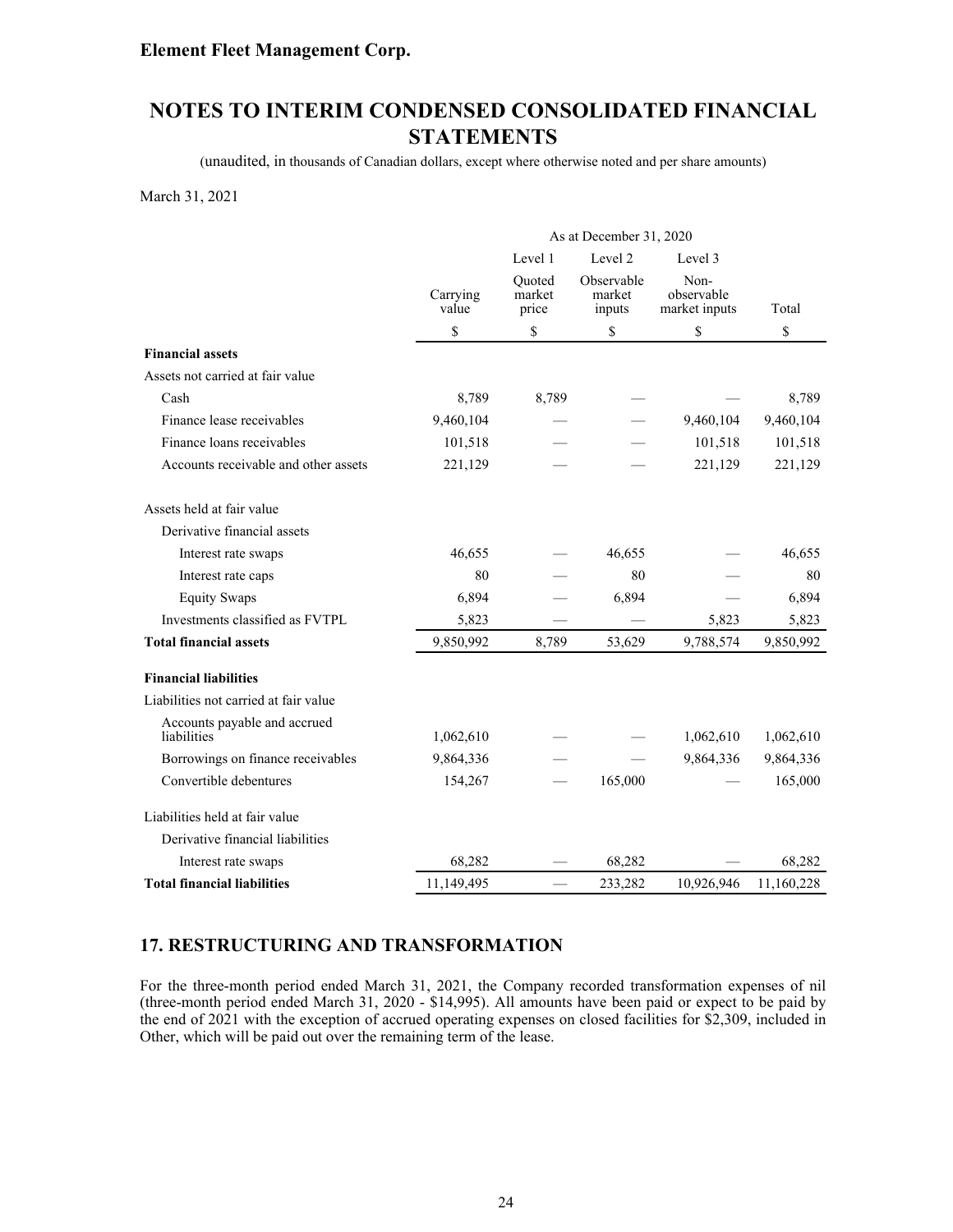# **NOTES TO INTERIM CONDENSED CONSOLIDATED FINANCIAL STATEMENTS**

(unaudited, in thousands of Canadian dollars, except where otherwise noted and per share amounts)

#### March 31, 2021

Transformation and restructuring expenses for the three-month period ended:

|                             | March 31,<br>2021 | March 31,<br>2020 |
|-----------------------------|-------------------|-------------------|
| <b>Nature of expenses</b>   | £.                |                   |
| Severance                   |                   | 90                |
| Professional fees and other |                   | 14,905            |
| Total                       |                   | 14.995            |

Remaining un-paid liabilities related to transformation expenses.

|                           | As at March 31, As at December<br>2021 | 31, 2020 |
|---------------------------|----------------------------------------|----------|
| <b>Nature of expenses</b> | S                                      |          |
| Severance                 | 3,752                                  | 9,136    |
| Professional fees         | 1,873                                  | 22,884   |
| Other                     | 2,309                                  | 2,881    |
| <b>Total</b>              | 7.934                                  | 34,901   |

### **18. SYNDICATIONS**

The following represents the detail of the Company's syndicated assets.

|                                 |                                          | As at March 31, As at December<br>2021 | 31.2020 |
|---------------------------------|------------------------------------------|----------------------------------------|---------|
|                                 | <b>Classification</b>                    |                                        |         |
| Allowance for early termination | Accounts payable and accrued liabilities | 15,906                                 | 12,835  |
| Deferred servicing fee.         | Finance receivables                      | 720                                    | 814     |

|                                     |                          | Three-month period ended             |         |
|-------------------------------------|--------------------------|--------------------------------------|---------|
|                                     |                          | <b>March 31, 2021</b> March 31, 2020 |         |
|                                     | <b>Classification</b>    |                                      |         |
| Syndication revenue, net            | Syndication revenue, net | 23,089                               | 26,087  |
| Net book value of assets syndicated | n/a                      | 1,015,654                            | 833,617 |

### **19. COMPARATIVE FIGURES**

Certain comparative figures have been reclassified to conform to the current period's presentation.